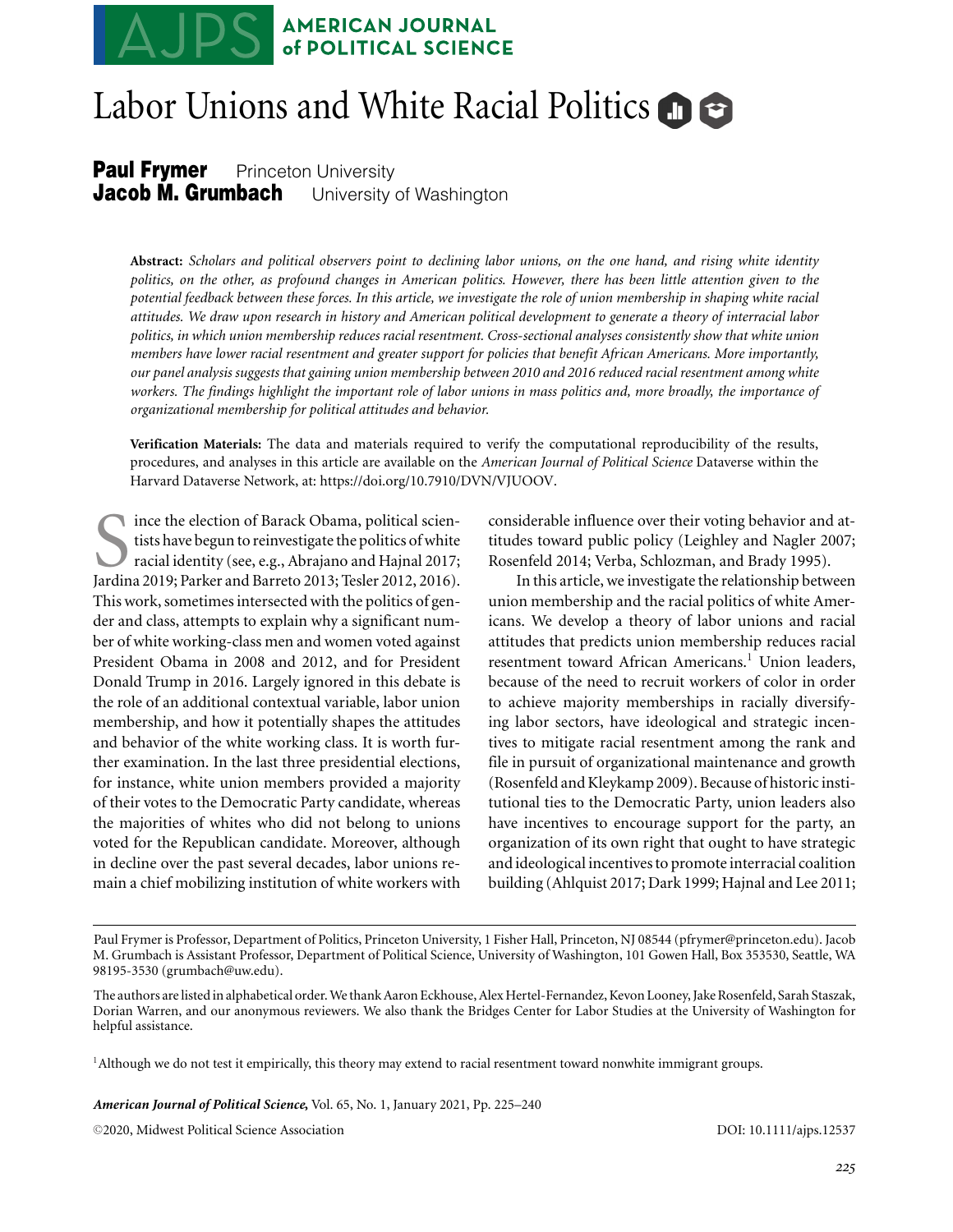Our theory is contextually and temporally bounded. We would not expect, for instance, that segregationist unions allied with a pre-civil-rights-era Democratic Party would have the same incentives, behavior, and impact as more racially diverse unions allied with the modern-day Democratic Party. Nor would we expect in the modern era that all unions would act and impact equally: Our theory is predicated on the perceived coalitional needs of the union, driven both internally and externally through its alliances with political parties. As such, in developing and testing this theory, we bridge behavioral and historical institutionalist approaches to understanding the dynamics between unions and the attitude formation of their members (Frymer 2010; March and Olsen 1984; Skocpol and Pierson 2002).

Our empirical analysis draws on national survey data to estimate the relationship between union membership and racial resentment among whites. Cross-sectional analysis consistently shows that union membership is associated with lower levels of racial resentment. More importantly, our panel analysis of two distinct data sets shows that gaining union membership reduces racial resentment among white workers. In addition, compared to nonunion respondents, white union members are more supportive of affirmative action and other policies designed to benefit African Americans.

Taken together, the results point to the importance of unions for influencing the racial attitudes of its members, and more broadly for the development of civil rights policies. This influence also points to a major consequence of union decline in the modern era. As a critical organization associated with promoting racial toleration weakens in organizational reach, its relative influence over political outcomes and the formation of sociocultural identities, particularly within the white working class, will likely continue to weaken with it.

# **Racial Attitudes, the White Working Class, and the Development of a Labor–Civil Rights Alliance**

White racial attitudes have been the focus of a robust literature for many decades (Bobo and Hutchings 1996; Kinder and Sears 1981; Schuman et al. 1997; Stephens-Dougan 2016; Tesler 2012).

Despite initial declarations that President Barack Obama's election in 2008 signified the "end of race" in America, his presidency only seems to have reinvigorated the expression of white racial resentment (Hajnal and Rivera 2014; Parker and Barreto 2013; Tesler 2012). The election of Donald Trump has further served to magnify the role of whites in supporting candidates and policies that seemingly invoke aspects of racial resentment, whether with regard to African Americans or immigrants (Lajevardi and Abrajano 2019; Sides, Tesler, and Vavreck 2018).

Union membership has not been a specific component of this literature, even though it has been referenced within more popular and journalistic theories related to the success of President Trump, particularly with his victories in historically pro-union midwestern states (e.g., Lombardo 2018).<sup>2</sup> But as a leading mobilizer of the white working class, attention to labor's role is warranted. Historically, labor's relationship with white working-class racial attitudes has varied. In the early twentieth century, W.E.B. Du Bois (1935) famously argued that white workers resisted forming coalitions with African American workers because they would rather benefit from the "psychological wage" of hierarchical status and privileges based simply on their race (see too Roediger 1991). In the early decades of the labor movement, unions frequently engaged in racist and discriminatory practices and supported exclusionary immigration policies, most notably mobilizing in favor of the Chinese Exclusion Act of 1882 and the racially restrictionist Immigration Act of 1924 (Mink 1986; Ngai 2004). Even in the post-civil-rights era, many unions, particularly in certain craft and public sector jobs, have been subject to lawsuits claiming systematic and pervasive discrimination for denying employment opportunities to racial minorities and women (Frymer 2008; Gould 1977).

Beginning with the New Deal, union leadership increasingly made alliances with civil rights organizations and progressive policy leaders, notably the early CIO efforts to actively mobilize black workers, culminating in the American Federation of Labor and Congress of Industrial Organizations' (AFL-CIO) active endorsement of the 1964 Civil Rights Act (Goldfield 1997; Lichtenstein 2001; Schickler 2016). Labor and civil rights activism frequently fused in the speeches of union leaders like A. Philip

<sup>&</sup>lt;sup>2</sup> Although Trump received greater support from white union members than did earlier Republican presidential candidates, the increase was not unique to union members. Conditional on demographic covariates, union membership is negatively associated with Trump support in the CCES data. Furthermore, Ogorzalek, Piston, and Puig (2019) find that having a relatively *high* income in one's local area predicts Trump support.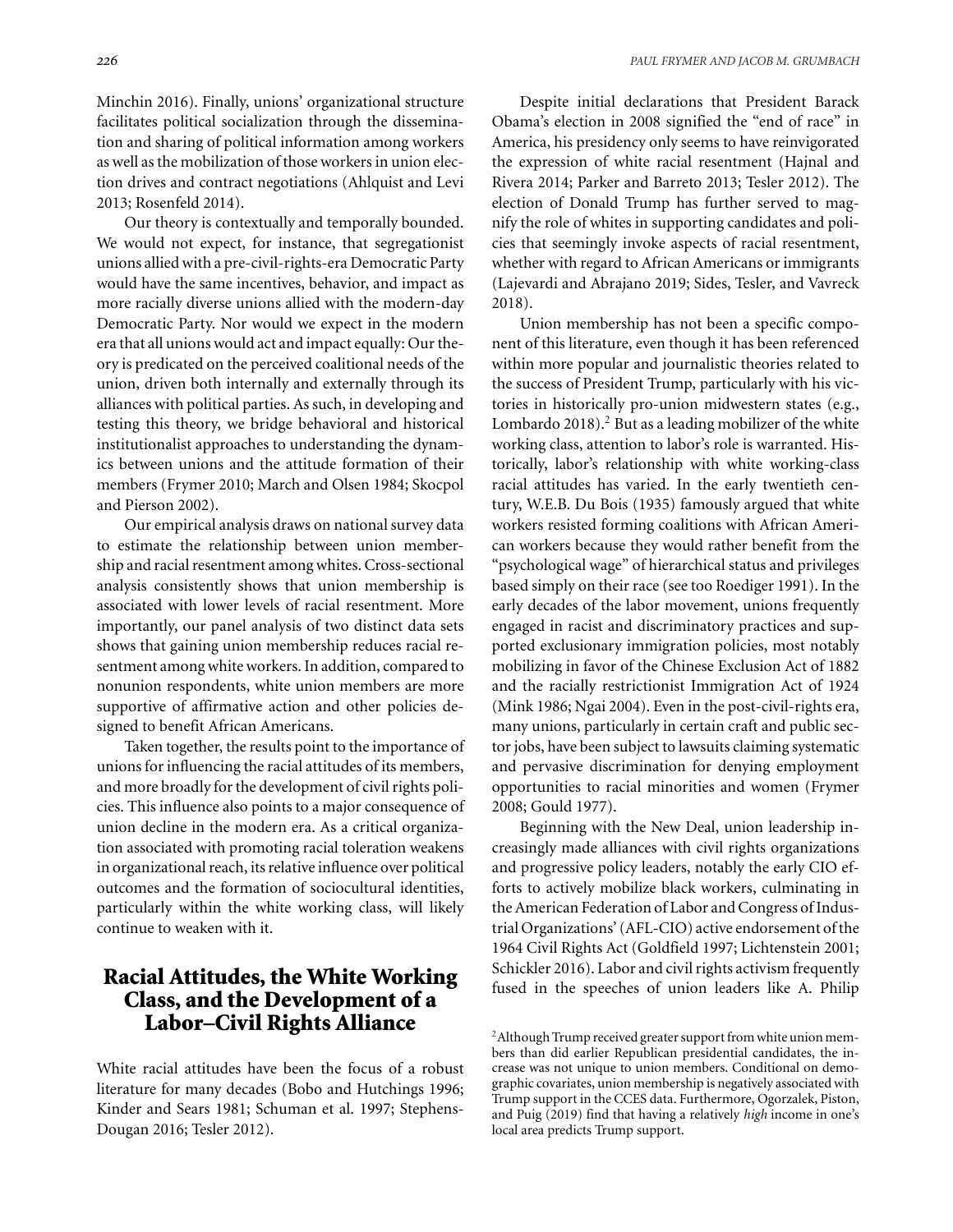Randolph, Walter Reuther, and Cesar Chavez and civil rights leaders like Martin Luther King Jr. and Bayard Rustin, as well as in organizing drives around the country that linked the union ideal with racial and class progress (see, e.g., Korstad and Lichtenstein 1988; MacLean 2006; Meier and Rudwick 2007; Vargas 2005).<sup>3</sup> By the 1980s, the AFL-CIO had made a significant turnaround and was actively embracing immigration rights, and more broadly racial, ethnic, and gender diversity (Fine and Tichenor 2009; Warren 2005). Today, the union movement is undoubtedly more diverse than ever, as unions have become the largest mass membership organization of people of color (Bronfenbrenner and Warren 2007). African Americans currently have the highest rate of union membership at 12.5% while Latinos are the fastest-growing demographic of new union members, mobilized through massive organizing campaigns by the likes of SEIU and UNITE-HERE (Bureau of Labor Statistics 2020; Francia and Orr 2014; Milkman 2006; Rosenfeld and Kleykamp 2012; Sherman and Voss 2000).

# **How Unions Shape Racial Attitudes**

Theoretically, we expect a number of mechanisms to link union membership with the racial attitudes of their white workers. First, broadly, there is an extensive and suggestive literature that context and community, particularly from organizations, affect the formation and development of political attitudes (see, e.g., Campbell 2003; Cigler and Joslyn 2002; Mettler and Soss 2004). As Verba, Schlozman, and Brady (1995, 369) describe, organizations are "the backbone of civil society—lying between the personal world of the family and the public world of politics." Organizations coordinate, provide social and expressive benefits, facilitate the "acquisition of new perspectives for viewing ... society" (Carson 1981, 1); they mobilize members from the top down and the bottom up (Leighley 1996). Organizations serve to politically socialize its members and shape their belief formations, including the potential for promoting tolerance toward minority groups (Cote and Erickson 2009). The workplace is viewed within this literature as a particularly influential space where both interactions and experience shape policy preference formation and political views (see, e.g., Banaszak and Leighley 1991; Hertel-Fernandez 2018). As Mutz and Mondak (2006,141) note, "most people work out of necessity rather than choice," and they do so in environments with a degree of demographic diversity that is often quite unlike the places where they live, learn, play, and worship.

Labor unions are an especially important class of organizations in both the workplace and more broadly in American politics. They have had significantly larger membership bases than other civic and political organizations, at one point reaching a third of the American workforce and still representing more than 10% today, accounting for more than 14 million workers. Unions are centered around work, where individuals spend most of their time outside of home life; they are also, in an important sense, micro-democracies, places where workers participate in the establishment of representatives who help govern their workplace, negotiating everything from hours and wages and retirement benefits to political rights while on the job to standards of care and community (Dahl 1986). Prior research has found that unions have a large impact on the political attitudes of their workers, particularly in areas such as support for the welfare state and job protections (Francia and Bigelow 2010; Hasenfeld and Rafferty 1989) and trade (Ahlquist, Clayton, and Levi 2014; Kim and Margalit 2017), as well as muting the impact of far right organizations on worker preferences (Arndt and Rennwald 2016).

Organizational environments can shape attitudes; but why would unions push workers' attitudes to specifically be more favorable toward racial diversity and equality? As mentioned earlier, this is dependent on institutional context, one that has varied over time. In the modern era, marked by increased demographic diversity within the workplace and within unions, union leaders wishing to maintain the health of their organization ought to be incentivized to promote interracial solidarity among their members. As democratic organizations, regulated by the federal government, unions not only benefit from mobilizing their base to elect their preferred candidates in state and local elections, but they also need to mobilize their base to win majority votes in collective bargaining agreements and union certification elections. In the modern context, labor union leaders also have incentives to partner with the Democratic Party, reflected in their long-standing alliances with the party. In turn, modern Democratic Party candidates and elites have similar coalitional incentives to promote at least a certain degree and form of interracial solidarity, such that the Democratic Party may serve to mediate the relationship between union membership and attitudes. Finally, union organizations facilitate the sharing of these political messages among union members inside and outside the workplace. We address each of these potential mechanisms in turn.

<sup>&</sup>lt;sup>3</sup>As Martin Luther King Jr. argued, "the coalition that can have the greatest impact in the struggle for human dignity here in America is that of the Negro and the forces of labor, because their fortunes are so closely intertwined."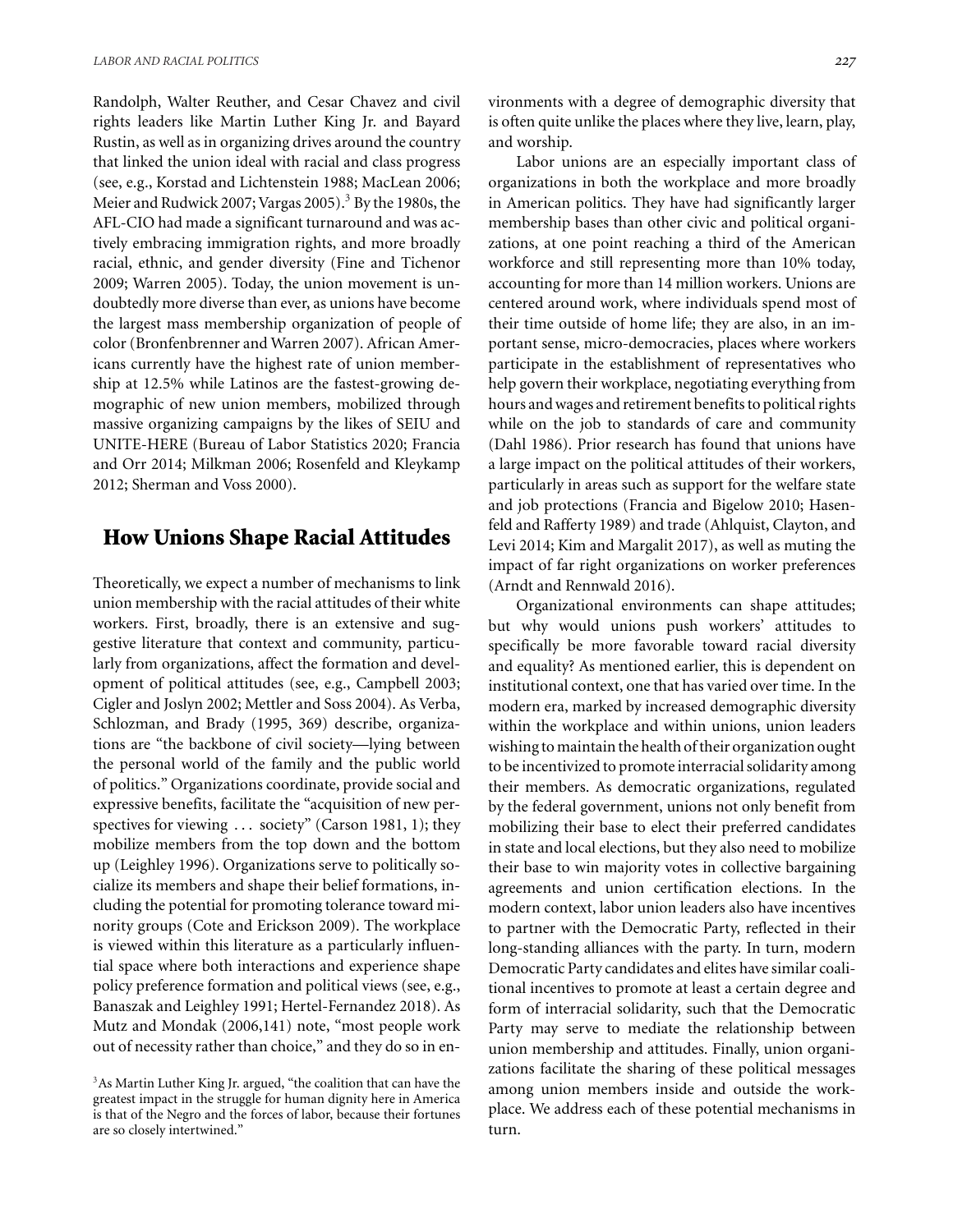#### **Union Leaders and Organizational Incentives**

In recent decades, union leaders have had both ideological commitments and strategic reasons for building an interracial coalition. Union leaders are often ideologically committed to egalitarianism, and such a commitment can influence the rank and file. As Ahlquist and Levi (2013, 6) argue, unions politically mobilize their members more effectively when they have "an ideologically motivated founding leadership cohort who devises organizational rules that facilitate both industrial success and coordinated expectations about the leaders' political objectives." This is how some unions, such as the International Longshore and Warehouse Union (ILWU), "produce membership willing to self-sacrifice on behalf of a wide range of political and social justice issues"  $(1)$ .

Dependent on context, union leaders' goal of maintaining and expanding their organizations also gives them strategic incentives to reduce racial animus among their rank and file. In the pre-civil-rights era, union leaders representing all-white workforces often felt the need to avoid the subject of racial diversity in order to maintain solidarity within their membership, particularly during drives to establish a collective bargaining agreement (Frymer 2005). With frequent racial segregation in employment and larger majorities of white workers, it may have made strategic sense for union leaders to increase the salience of class identity at the expense of racial identity. But even during this time, it was dependent on the context of the specific workforce. In the 1940s, CIO unions in particular saw the activism of African American workers on factory floors in the auto and steel industries, leading union and civil rights leaders alike to embrace the other movements as a way to gain members for their own (Lichtenstein 2001).

As the labor movement has become more diverse in recent decades, the incentives for union leaders have increasingly changed with it. Changing demographics led many service industry unions such as AFSCME, UNITE HERE, and SEIU to embrace both racial minority and immigrant workforces. Starting in the 1980s, the AFL-CIO began to endorse pro-immigration legislative policies and agency rules in response to the rising numbers of undocumented Latino workers who were joining union campaigns (Fine and Tichenor 2009). To secure more union election victories and collective bargaining agreements, its leaders increasingly felt a strategic need to embrace interracial solidarity. National union conventions are increasingly multilingual, with large immigrant populations in many service industries now representing just

about every part of the world. Starting in the 1990s, the AFL-CIO pushed the National Labor Relations Board to recognize the solidaristic benefits of racially based union campaigns centered around African American and Latino workforces, and influenced the board to cooperate with immigration officials to protect undocumented workers during union activity (Frymer 2008).

#### **The Role of the Democratic Party**

For over a century, the labor movement has had an alliance with the Democratic Party. This historical alliance suggests a potential mediator between union membership and racial attitudes: party identification. With few historical exceptions, such as construction unions' endorsement of Richard Nixon, the Teamsters endorsement of Ronald Reagan, and law enforcement and construction trade unions' endorsement of different Republican campaigns in recent years, American labor unions have overwhelmingly endorsed Democratic candidates. A number of studies document the association between union membership and Democratic Party identification and voting (e.g., Francia and Bigelow 2010; Freeman 2003; Sheppard and Masters 1959; Sousa 1993). $4$  However, we have little understanding of how this relationship influences racial attitudes. As the previous section described, union rank and file are exposed to political signals from union leaders about race. But they are also exposed to partisan signals, such as union endorsements of candidates.

This organized promotion of the Democratic Party is likely to lead to greater exposure to Democratic Party elites and organizations among union members. Like union leaders, Democratic candidates and other party elites have incentives to build interracial coalitions of supporters, especially in the more heavily unionized North. It is common to hear explicit appeals against white racial resentment from Democratic candidates. These appeals often suggest that racial animus is a tool that powerful interests use to divide working people, harming workers of all races in the process. Moreover, unions are one of the largest mobilizers of voters in campaigns, promoting agendas that strongly overlap with the Democratic Party in national, state, and local elections, whether focused on union-specific concerns, broader concerns involving employee rights and higher wages for nonunion workers, or Democratic Party priorities such as health care

<sup>&</sup>lt;sup>4</sup>We also provide descriptive analysis of the aggregate and individual relationships among union membership, Democratic voting, and Democratic Party identification in Appendix 1 in the supporting information (SI).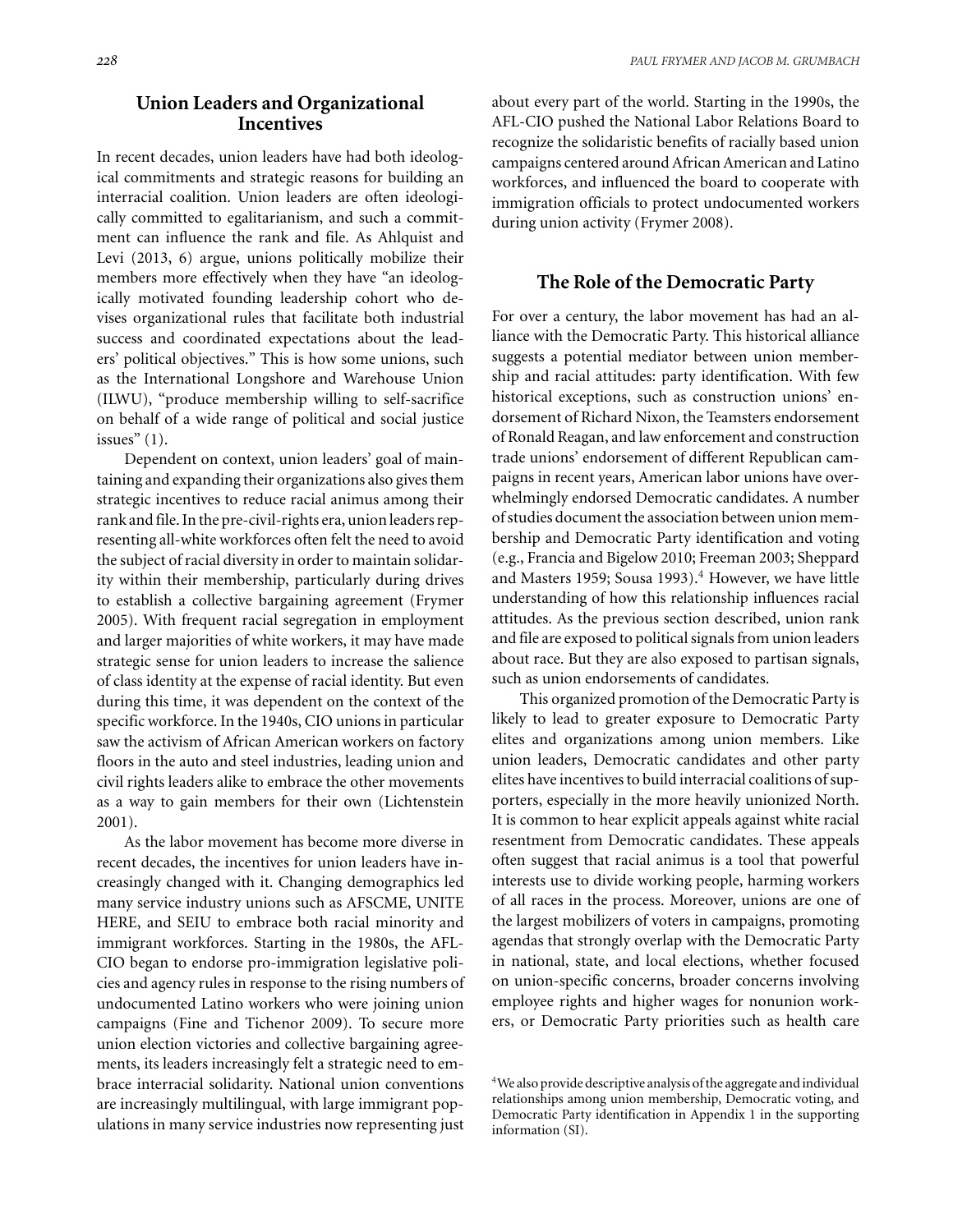reform, increased education spending, and criminal justice reform.

Unions promote Democratic Party support and identification, which in turn exposes workers to strategic political signals from Democratic elites in favor of interracial unity. Party identification is a dominant predictor of vote choice and policy attitudes (Green, Palmquist, and Schickler 2004; Mason 2018), and candidates and other party elites strongly influence the attitudes of their bases (Broockman and Butler 2017; Lenz 2013). In this way, Democratic Party identification may mediate the relationship between union membership and racial resentment among white workers.

#### **Organization, Information Sharing, and Socialization**

The previous sections described the incentives facing union organizers and Democratic Party elites that give them an interest in reducing racial resentment among their white members. But these signals from leaders, organizers, and labor-associated Democratic candidates and elites would likely have much less influence if not for the organizational structure of unions. We argue that the dominant organizational form of labor unions facilitates information provision and political socialization in ways that amplify signals from leaders and organizers.

Unions are typically federated organizations of "locals" or chapters in which information and other resources are shared horizontally across the locals and vertically to and from state and national leadership offices. Critical in this organizational model is the development of formal and informal organizers from their rank and file. These stewards and leaders in other local positions work alongside their fellow union members, while taking on responsibilities for recruitment, information sharing, organizing gatherings, and serving as a spokesperson. Unions often pool their resources to produce guides and other materials to support the development of these local leaders, solving a key collective action problem.

Contact theory suggests that long-term cooperative intergroup relations, such as white workers working alongside workers of color, can increase intergroup solidarity (e.g., Pettigrew and Tropp 2008).<sup>5</sup> Although it is unclear whether unionization directly increases diversity in the workplace, $6$  the point remains that conditional on workplace diversity, intergroup contact among workers in unionized settings is likely to be deeper and more cooperative. Union workers engage in collective action around issues of contract bargaining and workplace grievances. Intergroup contact via this work toward collective goals is more likely to generate intergroup solidarity than contact in other less cooperative environments.

On the other hand, even cooperative contact absent explicit anti-racism strategies from the organization may not reduce racial resentment. The military is also the site of interracial contact, where racially diverse service members work toward common goals in ways that may reduce racial resentment. However, recent evidence suggests that, at least in the post-draft era, service members and veterans have greater racial resentment than civilians (Nteta and Tarsi 2016). In SI Appendix 12, we replicate the cross-sectional results of Nteta and Tarsi (2016) and also provide novel panel analysis of the within-subject effect of joining the military, which is more likely to be causal. These results provide little to no evidence that military service in the contemporary period reduces racial resentment.

Whereas the U.S. military branches heavily regulate political discourse and activity by service members, unions actively facilitate political discussion including discussion with explicitly anti-racist messaging. Unions encourage the discussion of workplace issues and grievances among the rank and file, holding frequent workshops, conversations, and campaign information events. Almost all unions have newspapers and/or websites aimed at educating workers on topics both local and national; perhaps more importantly, labor unions hold frequent meetings and other gatherings in which workers share political information (Ahlquist and Levi 2013). Because most unions endorse political candidates and have associated political action committees, it is typical for locals to have political action chairs assigned the duty, as in the case of the Iowa State Teachers Union (see SI Appendix A10) to "organize, engage and communicate with members around election issues."

Macdonald (2019) shows that union members report more frequent political discussions at work than nonunion members, and research in comparative political economy and American politics further suggests that union membership increases political knowledge (Iversen and Soskice 2015).

Finally, there is ample evidence in recent years that unions have engaged more directly in conversations about

<sup>5</sup>These findings differ from settings of more "shallow" and less cooperative contact, such as research on responses to exposure to immigrants.

<sup>6</sup>Union workers are slightly more likely to be African American than nonunion workers (Bureau of Labor Statistics 2020), but there is

little clear causal evidence. The relationship between unionization and workplace racial diversity appears heterogeneous and contextual (e.g., Ferguson 2016; Michel 2017).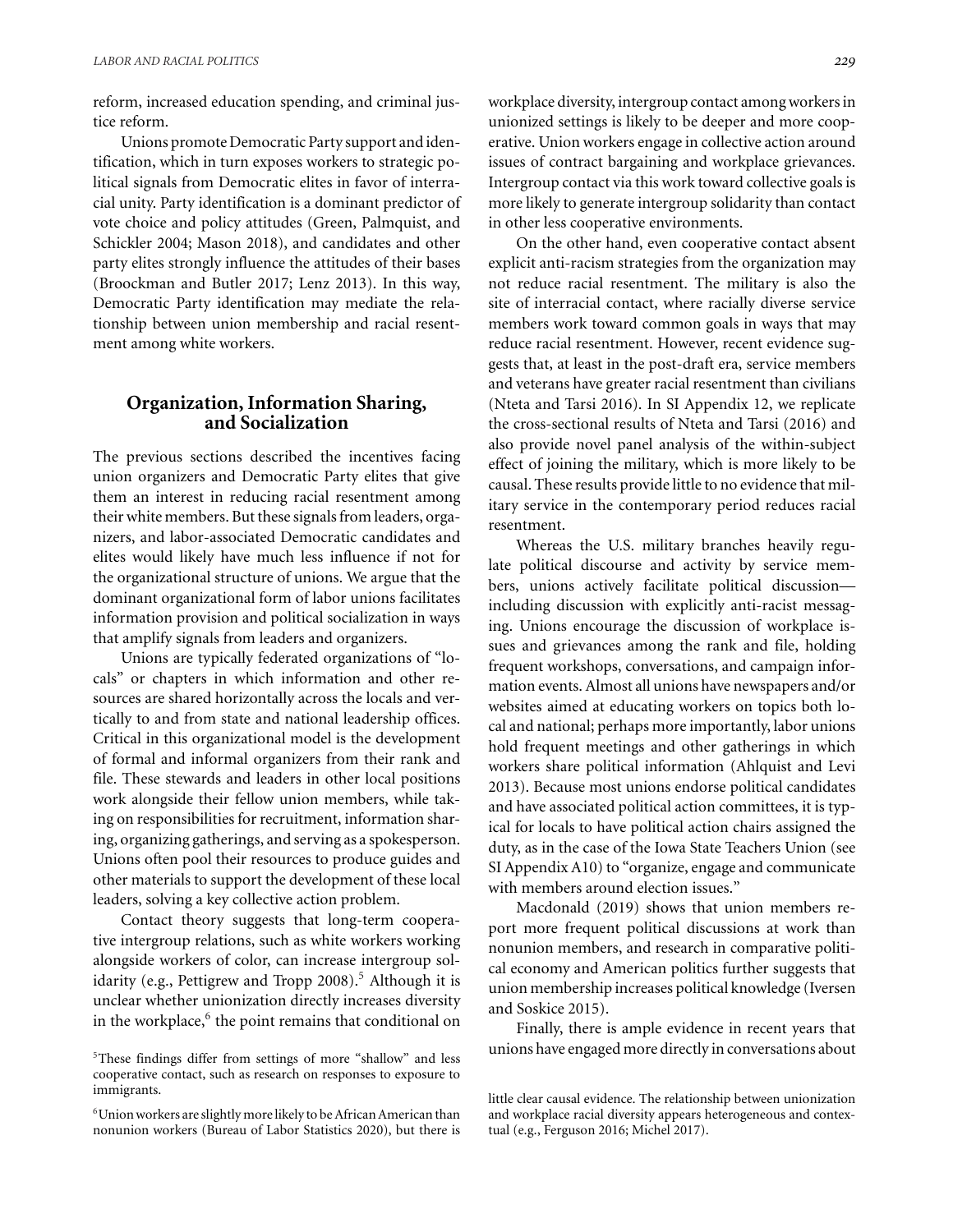race and civil rights. Unions have increased mobilization efforts of African American and immigrant workers, especially in industries historically without a unionized presence, ranging from poultry workers and health workers to taxi and Uber drivers, as well as defending immigrant workers against workplace raids. In 2008, the AFL-CIO targeted white workers in midwestern states thought to be resistant to vote for an African American candidate, and its president, Richard Trumka, made frequent frank and personal speeches to workers around the country about his own white working-class upbringing and support for Obama (Minchin 2016, 310–11).<sup>7</sup> Trumka responded similarly to the racial conflicts produced by the 2014 police shooting of Michael Brown in Ferguson, Missouri, noting in a speech widely disseminated to union workers from the AFL-CIO and through its locals that both the police officer and Brown's mother were union members. "Our brother killed our sister's son and we do not have to wait for the judgment of prosecutors or courts to tell us how terrible this is"; noting the difficult history of union racial division and the fight for equality, Trumka declared ongoing racism "our problem. That is what solidarity means" (AFL-CIO 2014). More broadly, unions have been aggressively promoting interracial solidarity in their campaign materials and multilingual messaging to union members (see, e.g., AFL-CIO 2020).

In sum, the interaction of leaders' coalition-building incentives to mitigate white racial resentment and unions' facilitation of information sharing should make union membership an important influence over the racial attitudes of workers. We hypothesize not only that white union members should be less racially resentful than their white nonunion counterparts, but also that gaining union membership should reduce racial resentment over time. In the next section, we describe the data and analyses that we use to test these hypotheses empirically.

#### **Methods**

#### **Data**

In this study, we primarily use data from the Cooperative Congressional Election Survey (CCES) and the Voter Study Group (VSG). First, the CCES Common Content data contain biannual samples of 30,000 respondents, allowing us to estimate cross-sectional relationships between union membership and attitudes with considerable precision despite the relatively low rates of union membership among the public. Second, we use panel data to estimate *within-subject* effects of gaining union membership on racial attitudes. The VSG data set is a panel of approximately 8,000 respondents who were surveyed during the 2012 election cycle and then contacted again during the 2016 election cycle. We also use the CCES 2010–14 panel data, where respondents were surveyed in three panel waves: 2010, 2012, and 2014. $8$ 

Both the VSG and the CCES ask respondents to report their union membership status. An additional advantage of the cross-sectional CCES is that it contains questions for both current and past union membership, which allows us to estimate decay in the relationship between union membership and racial attitudes, albeit somewhat coarsely.

To measure racial resentment, we primarily use an index of two survey questions from the CCES and an index of four survey questions in the VSG data set. These questions are canonical indicators of racial resentment used in prior research (e.g., Bradberry and Jacobson 2015; Tesler 2016), each measured on 5-point Likert scales (*strongly disagree* to *strongly agree*):

- (1) "The Irish, Italians, Jews, and many other minorities overcame prejudice and worked their way up. Blacks should do the same without any special favors."
- (2) "Generations of slavery and discrimination have created conditions that make it difficult for Blacks to work their way out of the lower class" (reverse coded).

We take the sum of these two responses (with question 2 reverse coded) and rescale the racial resentment index to the  $[0, 1]$  interval.<sup>9</sup>

The VSG data set contains these same questions as the CCES. In addition, the VSG data set contains two questions commonly used in racial resentment indices, with response categories again on a 5-point Likert scale from *strongly disagree* to *strongly agree*:

(3) "It's really a matter of some people not trying hard enough; if blacks would only try harder they could be just as well off as whites."

<sup>8</sup> Although other studies use CCES modules with approximately 1,000 respondents to study racial resentment (e.g., Wallsten et al. 2017; Wilson, Owens, and Davis 2015), these modules contain too few white union members for us to estimate relationships with adequate precision.

<sup>9</sup>This allows us to interpret coefficient estimates as proportions of the range of the outcome variable.

<sup>7</sup>As Trumka stated at the United Steelworkers Convention in 2008, "the labor movement has a special responsibility to challenge racism

<sup>. . .</sup> because we know better than anyone else how racism is used to divide working people."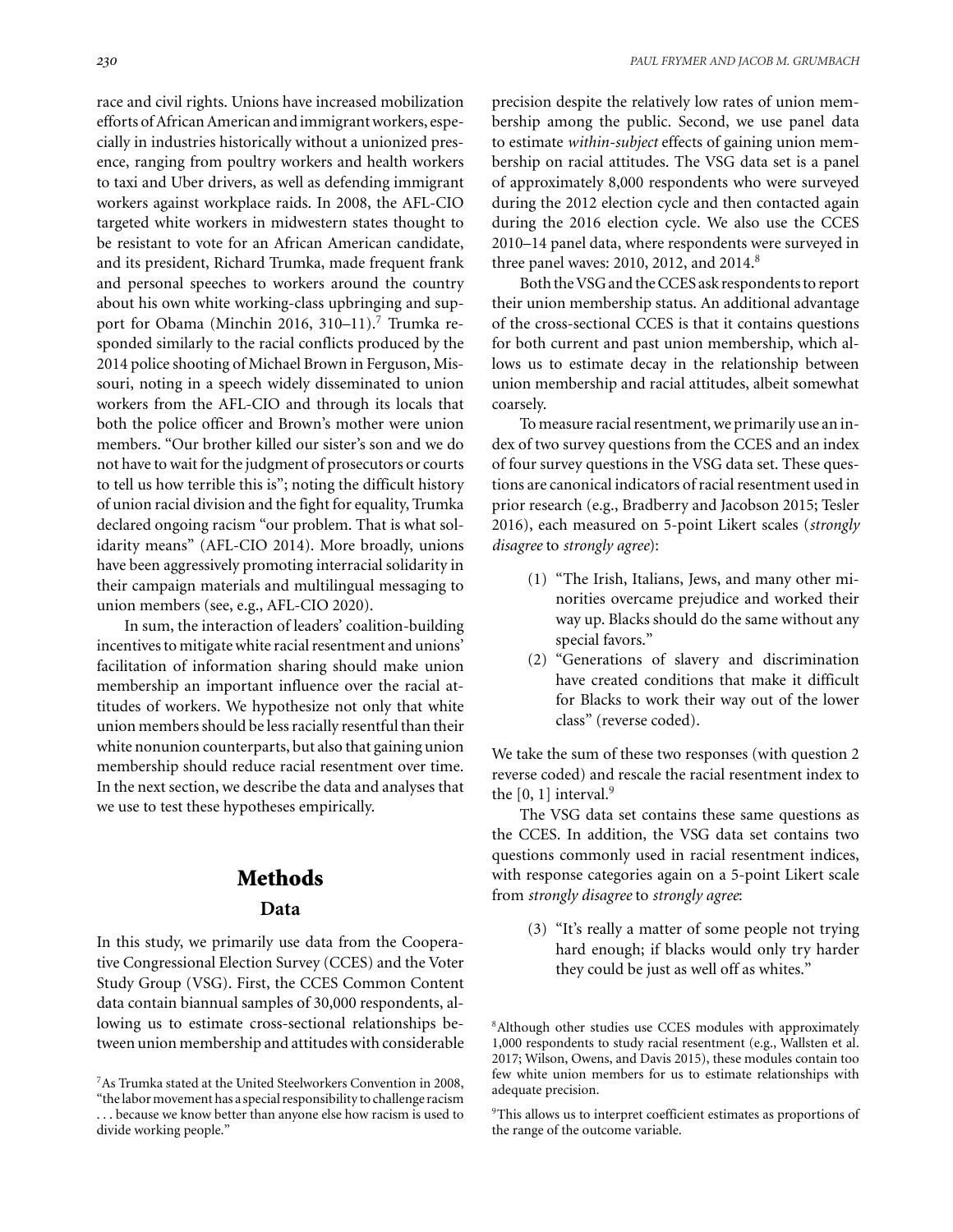(4) "Over the past few years, blacks have gotten less than they deserve" (reverse coded).

We construct a traditional four-item racial resentment index using the VSG data (e.g., Kinder and Sanders 1996). The greater number of items reduces measurement error and, in turn, increases the precision of our estimates of the effect of union membership. This is especially helpful in light of the smaller sample size of our panel data compared to the cross-sectional CCES data.

We replicate our analyses of racial resentment with data from the American National Election Study (ANES), which has the same four questions as the VSG. The ANES has a much smaller sample size, with only about 4,000 cross-sectional observations for our purposes compared to over 60,000 in the cross-sectional CCES. The ANES also lacks a question about past union membership. However, the ANES offers a useful robustness check, and, more crucially, it asks additional, distinct questions about support for public policies that benefit African Americans. We use the standard four-item index of ANES indicators of racial resentment (Feldman and Huddy 2005; Kinder and Sanders 1996; Tesler 2012; Tuch and Hughes 2011).

To measure support for public policies that benefit African Americans, we use survey questions about racially targeted policies. The CCES and VSG each contain a question about support for affirmative action, which we use in additional analyses. The ANES also allows us to construct an index from three ANES items about policies that benefit African Americans. The ANES questions ask respondents about their support for (1) racial preferences in hiring, (2) government action in support of fair treatment for African Americans in employment, and (3) the notion that the government should "make every effort to improve the social and economic position of blacks" (see SI Table A3 for full question wordings; see also Tuch and Hughes 2011).

#### **Estimation Strategy**

Union membership is not randomly assigned, but we use a variety of strategies to attempt to mitigate confounding to the extent possible with these observational data. First, our cross-sectional analysis compares differences in racial attitudes among similar white individuals based on their union membership. In regression models, we adjust for standard individual-level and contextual covariates, including age, education, gender, income, and state of residence. In addition, we use a matching design to pair otherwise similar "treated" individuals (union members) with "control" individuals (nonunion members) to esti-

mate the difference in their racial attitudes.We use genetic matching (Diamond and Sekhon 2013), which searches the data for control units to match to the treated units in order to maximize covariate balance. In particular, we exact match on survey year, state, and gender, and we match on continuous measures of age and income. We find strong balance on these observables. We report balance statistics before and after matching in SI Appendix A6.

Next, our panel design estimates whether changes in union membership are related to changes in racial attitudes within individuals. Panel data have been important for economics research estimating the effects of union membership (e.g., Jakubson 1991), but we find no use of panel data on unions in political science research. The panel design importantly avoids time-invariant confounders that are correlated with the likelihood of being a union member and racial attitudes. For example, white individuals from more racially diverse neighborhoods may have both more liberal racial attitudes and greater likelihood of entering more densely unionized industries. The panel design, however, strictly compares *change* in an individual's union membership to change in his or her racial attitudes. In these models, *Gained Union Membership* is equal to 1 if an individual gains union membership, and 0 otherwise; *Lost Union Membership* is equal to 1 if he or she loses union membership, and 0 otherwise. For the VSG data, the outcome variable is either  $\Delta$  *Racial Resentment* or, alternatively, *2016 Racial Resentment* in models that adjust for *2012 Racial Resentment*. <sup>10</sup> Our specifications with the three-wave CCES panel data are similar; we adjust for racial resentment at time *t* – 1 to estimate the effect of gaining union membership on racial resentment at time *t*. Our full panel models adjust for demographic factors, as well as pretreatment party identification.

The panel design mitigates much of the concern about endogeneity and reverse causality. There are three primary ways in which individuals become "treated" by union membership. First, they select into occupations and geographies with varying union density. Because our cross-sectional regression and matching designs adjust for covariates such as education that are predictive of occupation, we expect little incidence of bias. Our panel models adjust not only for these predictors of occupation, but also for time-invariant personal characteristics

<sup>&</sup>lt;sup>10</sup>The lagged dependent variable model (Y2<sub>i</sub> =  $\alpha + \beta_1 X_i + \beta_2 Y1_i$  $+ \varepsilon_i$ ) is more statistically efficient but potentially more susceptible to omitted variable bias, whereas the "change score" model  $(Y2<sub>i</sub> Y1_i = \alpha + \beta X_i + \varepsilon_i$  is more susceptible to spurious relationships stemming from correlations between the treatment variable and Y1 (Allison 1990). Our estimates are virtually identical across these models.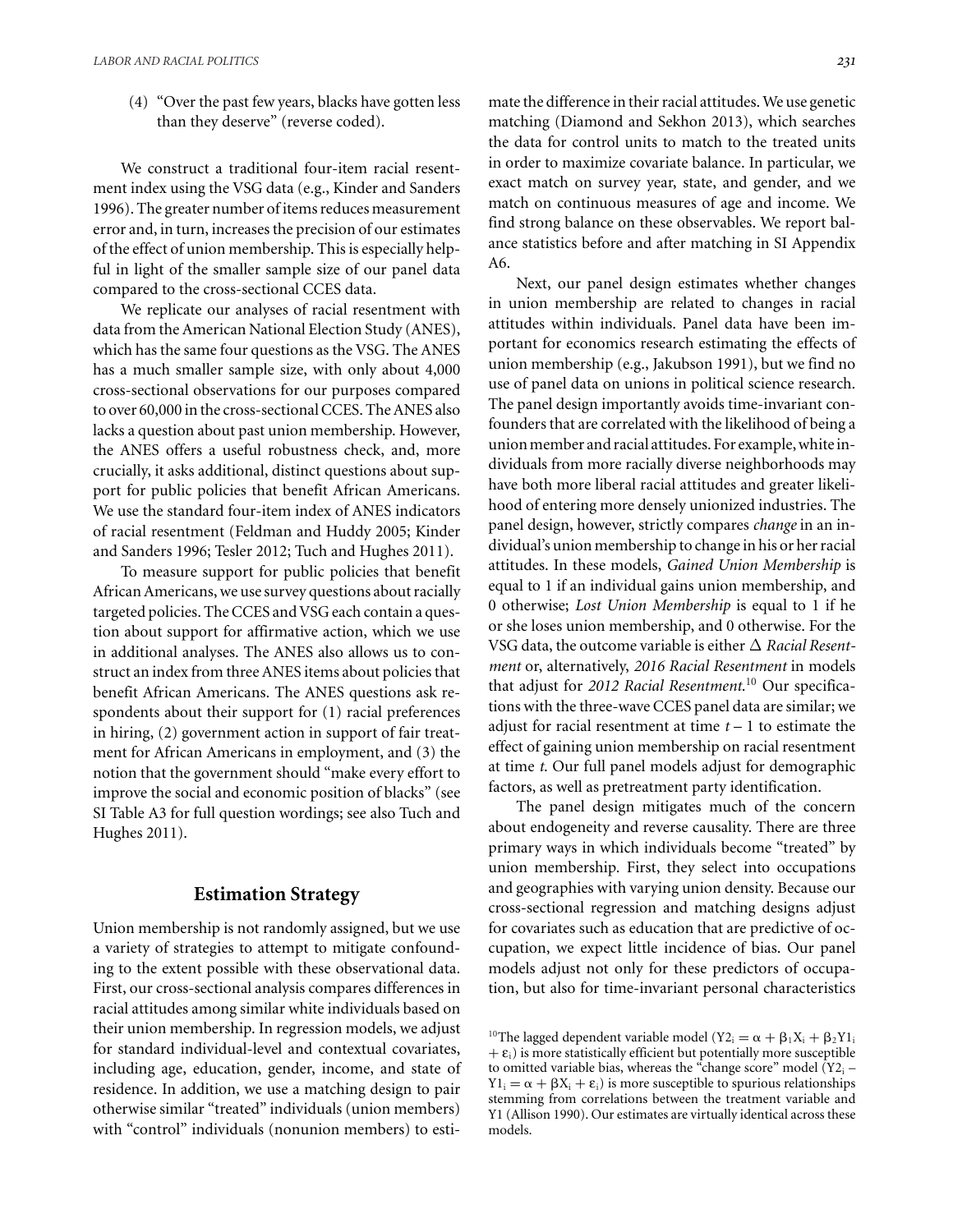|                            | <b>Outcome: Racial Resentment</b> |            |            |
|----------------------------|-----------------------------------|------------|------------|
|                            | (1)                               | (2)        | (3)        |
| Union Member               | $-0.063**$                        | $-0.047**$ | $-0.048**$ |
|                            | (0.005)                           | (0.005)    | (0.005)    |
| Past Union Member          | $-0.020**$                        | $-0.024**$ | $-0.025**$ |
|                            | (0.003)                           | (0.003)    | (0.003)    |
| Female                     |                                   | $-0.046**$ | $-0.046**$ |
|                            |                                   | (0.002)    | (0.002)    |
| Income                     |                                   | $0.003**$  | $0.002**$  |
|                            |                                   | (0.000)    | (0.000)    |
| Age                        |                                   | $0.001**$  | $0.001**$  |
|                            |                                   | (0.000)    | (0.000)    |
| Education                  |                                   | $-0.049**$ | $-0.050**$ |
|                            |                                   | (0.001)    | (0.001)    |
| Constant                   | $0.688**$                         | $0.946**$  | $0.959**$  |
|                            | (0.001)                           | (0.012)    | (0.012)    |
| <b>State Fixed Effects</b> | No                                | Yes        | Yes        |
| <b>Year Fixed Effects</b>  | No                                | No         | Yes        |
| N                          | 71,431                            | 61,463     | 61,463     |
| R-squared                  | 0.003                             | 0.080      | 0.081      |
| Adj. R-squared             | 0.003                             | 0.079      | 0.080      |
| Residual Std. Error        | 0.300                             | 0.288      | 0.288      |
|                            |                                   |            |            |

| <b>TABLE 1 Union Membership and Racial</b> |
|--------------------------------------------|
| <b>Resentment among Whites</b>             |

*Note*: Union membership is associated with reduced racial resentment among white respondents. Racial resentment is scaled from 0 to 1. Data are from the 2010 and 2012 CCES. <sup>∗</sup>p *<* .05, ∗∗p *<* .01.

that could affect both union membership and racial attitudes. In adolescence, ideology and partisanship may sort individuals into careers in particular industries in ways that are correlated with union density (e.g., liberal attitudes may lead young people into careers in the more unionized teaching industry and away from less unionized white-collar business occupations). In the 4 years between the panel waves, by contrast, it is unrealistic to expect individual changes in party identification or racial attitudes to lead to changes in occupational industry or other determinants of union membership.

The two additional major determinants of union membership are also plausibly exogenous. Policy changes, such as right-to-work laws and bans on agency fees, affect the ability of unions to organize, but it is unlikely that such changes would have heterogeneous effects based on individuals' racial attitudes—or even more unlikely, based on the *future trends* of their racial attitudes in our panel data. Moreover, an important cause of union membership is the potential of being recruited by a union steward or organizer. Typically, this recruitment is made of all workers, as is required by existing labor law. Workers who join unions enter into a variety of employment situations. Most people who begin union jobs enter into a preexisting union around the time of their employment and are contacted by a steward around this date. Unions also organize recruitment drives around contract negotiations, certification elections, and workplace grievances against management, with a primary goal of majority support from workers. In turn, unions have incentives to "organize" any and all workers, and while it is possible that there might be some variation at the level of individual stewards (and certainly, some unions are known to emphasize organizing to a greater degree than others), it would typically be unlikely that stewards could select on racial attitudes, and even less so on future trends in racial attitudes. Overall, the reality of union organizing suggests it is plausible that, conditional on our covariates, gaining union membership is exogenous to racial attitudes.

We provide a robustness check from Kim and Margalit (2017) and Macdonald (2019) in SI Figure 5, which compares the effects in right-to-work and non-right-towork states, where workers' incentives to join unions differ. If the effect is greater in right-to-work states where workers can free-ride, this could reflect self-selection into

#### **TABLE 2 Matching Results of Union Membership and Racial Resentment among Whites**

|              | <b>Treatment</b>               |                             |
|--------------|--------------------------------|-----------------------------|
|              | <b>Current Union</b><br>Member | <b>Past Union</b><br>Member |
| Estimate     | $-0.041**$                     | $-0.020**$                  |
| (Std. Error) | (0.007)                        | (0.004)                     |
| N            | 61,463                         | 61,463                      |

*Note*: Union membership is associated with reduced racial resentment among white respondents. Results are from a paired t-test of a matched sample. Racial resentment is scaled from 0 to 1. Data are from the 2010 and 2012 CCES. Balance statistics on observables are presented in SI Appendix 6.  $p < .05,$  \*\*  $p < .01$ .

unions by racial attitudes. We find a nearly identical effect in both settings. $^{11}$ 

<sup>11</sup>We are also interested in testing our theory of Democratic Party identification as a mediator between union membership and racial attitudes. We provide descriptive analysis of a mediation model in the supporting information (SI Appendix 11; also see Baron and Kenny 1986). This requires the assumption that party ID is post-treatment to party ID, an assumption that cannot be directly tested with our cross-sectional data and is underpowered in the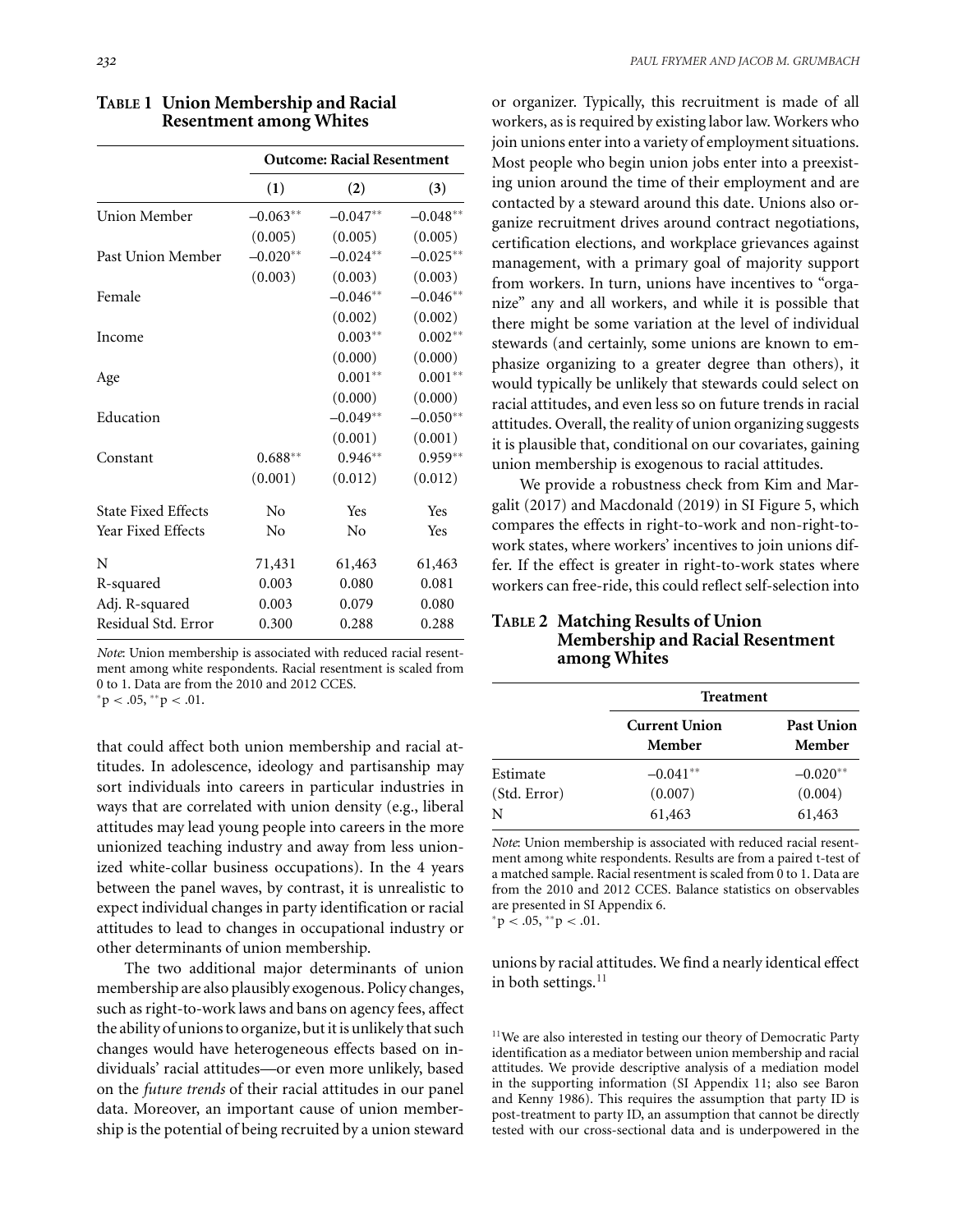|                       | Racial<br>Resentment<br>2016(1) | Racial<br>Resentment<br>Change $(2)$ | Racial<br>Resentment<br>2016(3) | Racial<br>Resentment<br>(4) | Racial<br>Resentment<br>2016(5) | Racial<br>Resentment<br>Change (6) |
|-----------------------|---------------------------------|--------------------------------------|---------------------------------|-----------------------------|---------------------------------|------------------------------------|
| Gained Union          | $-0.046**$                      | $-0.044**$                           | $-0.048**$                      | $-0.046**$                  | $-0.041**$                      | $-0.042**$                         |
| Membership            | (0.015)                         | (0.015)                              | (0.015)                         | (0.015)                     | (0.015)                         | (0.015)                            |
| Lost Union            | $-0.010$                        | $-0.010$                             | $-0.007$                        | $-0.007$                    | 0.003                           | $-0.003$                           |
| Membership            | (0.015)                         | (0.015)                              | (0.015)                         | (0.016)                     | (0.015)                         | (0.015)                            |
| Racial                | $0.930**$                       |                                      | $0.906**$                       |                             | $0.813**$                       |                                    |
| Resentment 2012       | (0.010)                         |                                      | (0.011)                         |                             | (0.012)                         |                                    |
| Party ID (Democratic) |                                 |                                      |                                 |                             | $-0.115**$                      | $-0.055**$                         |
|                       |                                 |                                      |                                 |                             | (0.008)                         | (0.007)                            |
| Income                |                                 |                                      | $-0.000$                        | $-0.001$                    | $-0.001$                        | $-0.001$                           |
|                       |                                 |                                      | (0.000)                         | (0.001)                     | (0.001)                         | (0.001)                            |
| Female                |                                 |                                      | $-0.015**$                      | $-0.013*$                   | $-0.007$                        | $-0.007$                           |
|                       |                                 |                                      | (0.005)                         | (0.005)                     | (0.005)                         | (0.005)                            |
| Education             |                                 |                                      | $-0.010**$                      | $-0.006**$                  | $-0.011**$                      | $-0.005**$                         |
|                       |                                 |                                      | (0.002)                         | (0.002)                     | (0.002)                         | (0.002)                            |
| Age                   |                                 |                                      | $0.001**$                       | $0.001**$                   | $0.001**$                       | $0.001**$                          |
|                       |                                 |                                      | (0.000)                         | (0.002)                     | (0.002)                         | (0.002)                            |
| Constant              | 0.007                           | $-0.034**$                           | 0.026                           | $-0.041**$                  | $0.143**$                       | $-0.019$                           |
|                       | (0.006)                         | (0.002)                              | (0.017)                         | (0.015)                     | (0.018)                         | (0.015)                            |
| N                     | 4,276                           | 4,276                                | 4,068                           | 4,068                       | 3,994                           | 3,994                              |
| R-squared             | 0.671                           | 0.002                                | 0.674                           | 0.012                       | 0.693                           | 0.029                              |
| Adj. R-squared        | 0.671                           | 0.002                                | 0.674                           | 0.011                       | 0.692                           | 0.027                              |
| Residual Std. Error   | 0.154                           | 0.155                                | 0.153                           | 0.155                       | 0.149                           | 0.153                              |

*Note*: <sup>∗</sup>p *<* .05, ∗∗p *<* .01.

### **Results**

#### **Union Membership Is Associated with Lower Racial Resentment among Whites**

We first present regression estimates of the relationship between union membership and racial resentment among white respondents. Table 1 suggests that union membership is negatively associated with racial resentment. White union members are less racially resentful than nonunion members by between 4.7 and 6.3% of the racial resentment scale. The magnitude of this relationship is substantial—rivaling or surpassing other demographic variables that strongly structure mass politics in the United States. The coefficient for union member is as large as that for female, and quite nearly as large as that for education. Its magnitude is much greater than any realistic difference in age (equivalent to over a 90-year age difference).

CCES three-wave panel data. For this reason, we caution against interpreting the mediation analysis as an unbiased causal effect.

Past union membership is also significantly associated with reduced racial resentment. Past union members are less racially resentful by between 2.0 and 2.5% of the range of the index. The size of the relationship is approximately half the size of that of current union membership (the difference in coefficients is significant). This difference is consistent with a theory of decaying attitudinal effects of group membership.

We also use a matching estimator to compare otherwise similar white individuals by union membership. The results, presented in Table 2, are similar and again precise: Union membership is associated with lower racial resentment by about 4.1% of the racial resentment index. Past membership again shows an estimate of about 2.0% of the index. $12$ 

 $^{12}$  Covariates in the matched data set are quite balanced across union members and nonunion members, with a minimum difference-inmeans p-value of .12 despite our large N. However, although the absolute differences are extremely small (0.033 years of age on average), differences between *past* union members and nonunion members are significant in terms of age and income, where past union members are slightly younger and slightly wealthier.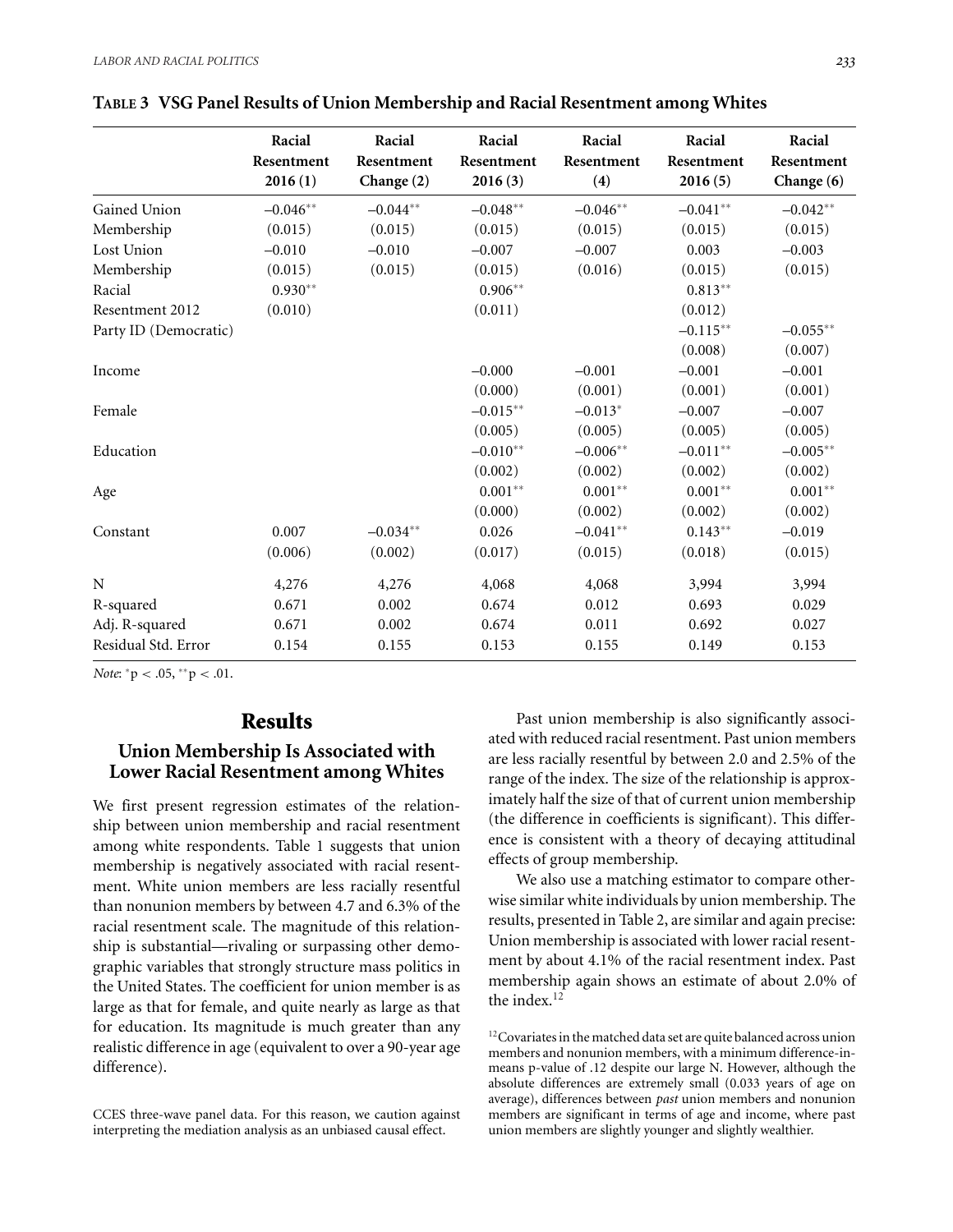|                           | <b>Outcome: Racial Resentment</b> |                      |                       |                       |
|---------------------------|-----------------------------------|----------------------|-----------------------|-----------------------|
|                           | (1)                               | (2)                  | (3)                   | (4)                   |
| Gained Union              | $-0.055**$                        | $-0.055**$           | $-0.051**$            | $-0.049**$            |
| Membership                | (0.018)                           | (0.018)              | (0.019)               | (0.018)               |
| Lost Union                | 0.000                             | $-0.000$             | $-0.003$              | 0.009                 |
| Membership                | (0.032)                           | (0.032)              | (0.033)               | (0.033)               |
| Racial Resentment $(t-1)$ | $0.899**$<br>(0.005)              | $0.899**$<br>(0.005) | $0.884**$<br>(0.005)  | $0.797**$<br>(0.007)  |
| Party ID (Democratic)     |                                   |                      |                       | $-0.124**$<br>(0.005) |
| Income                    |                                   |                      | 0.000<br>(0.001)      | $-0.001$<br>(0.001)   |
| Female                    |                                   |                      | $-0.007$<br>(0.003)   | 0.002<br>(0.003)      |
| Age                       |                                   |                      | $0.000*$<br>(0.000)   | 0.000<br>(0.000)      |
| Education                 |                                   |                      | $-0.010**$<br>(0.001) | $-0.010**$<br>(0.001) |
| Constant                  | $0.056**$<br>(0.004)              | $0.054**$<br>(0.004) | $0.084**$<br>(0.012)  | $0.215**$<br>(0.014)  |
| Year Fixed Effects        | $\rm No$                          | Yes                  | Yes                   | Yes                   |
| N<br>R-squared            | 10,908<br>0.749                   | 10,908<br>0.749      | 9,726<br>0.749        | 9,617<br>0.764        |
| Adj. R-squared            | 0.749                             | 0.749                | 0.749                 | 0.764                 |
| Residual Std. Error       | 0.165                             | 0.165                | 0.165                 | 0.161                 |

**TABLE 4 CCES Panel Results of Union Membership and Racial Resentment among Whites**

*Note*: <sup>∗</sup>p *<* .05, ∗∗p *<* .01.

#### **Panel Results**

Table 3 estimates the effect of change in union membership and racial resentment between 2012 and 2016 using the VSG data. Across the models, which vary in the use of controls and lagged dependent variables, the effect of becoming a union member is a reduction in racial resentment between 4.1 and 4.8% of the index. Given the greater variance in union membership and attitudes across individuals compared to within individuals over time (especially in just a 4-year time span), we are somewhat surprised by the similar point estimates of our panel analysis and our previous cross-sectional analyses.<sup>13</sup>

In contrast to becoming a union member, *losing* one's union membership is largely unrelated to racial resentment. This is consistent with a theory in which the effects of past union membership persist, as was also suggested by our cross-sectional analysis presented earlier.

Table 4 reports estimates from similar models using the 2010–14 CCES panel data. With three panel waves (2010, 2012, and 2014), the outcome variable is racial resentment in at time *t*; we adjust for racial resentment at time *t* – 1. We include year fixed effects in Models 2–4.

in SI Appendix 13. Consistent with our racial resentment results, we find that white respondents who gain union membership increase their positive feelings toward blacks at a magnitude between 2.7 and 3.2% of the thermometer range  $(p < .1)$ .

<sup>&</sup>lt;sup>13</sup>The VSG data also contain a feeling thermometer toward blacks. We provide panel analysis of the union effect on the thermometer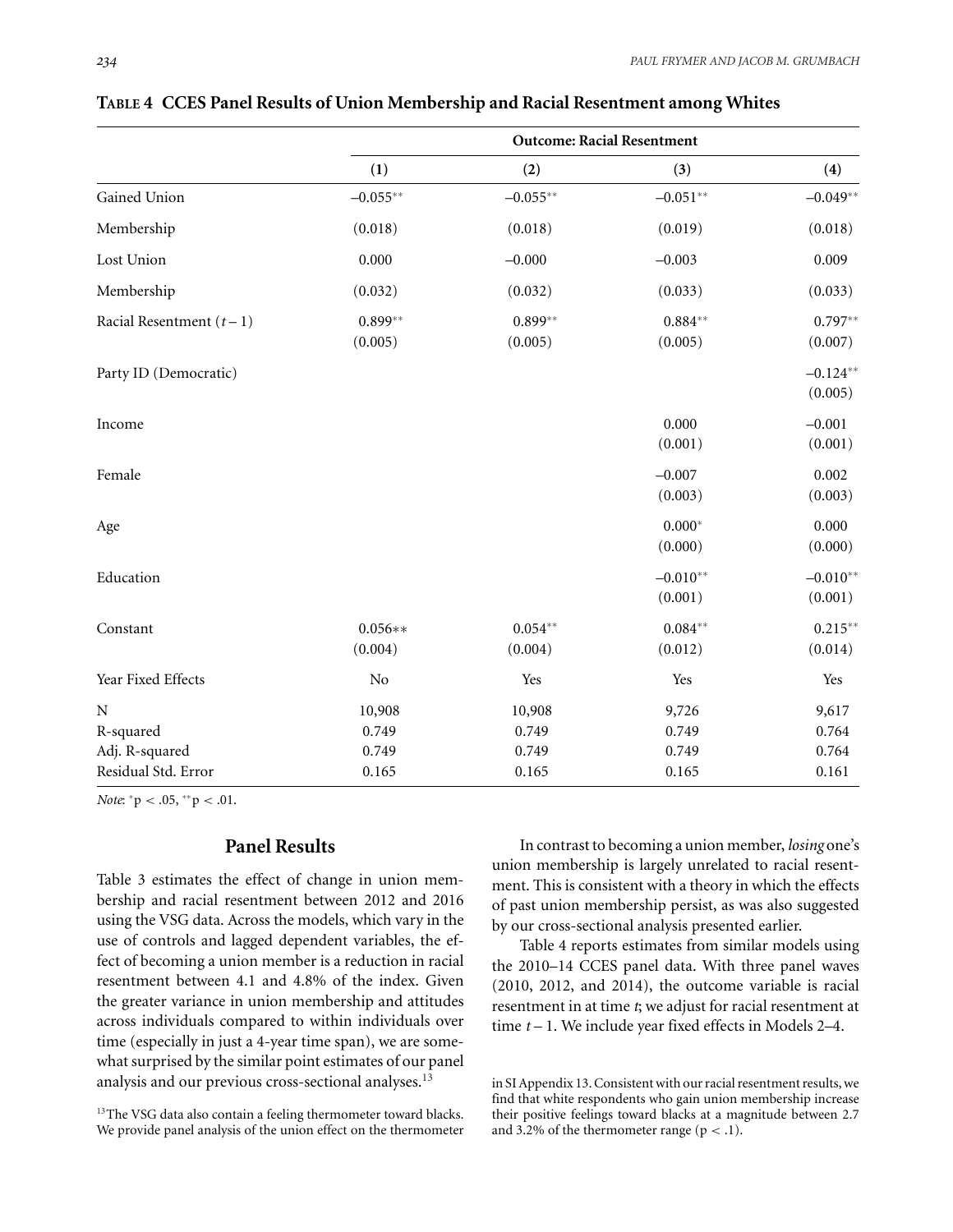|                             | <b>Outcome: Racial Policy Index</b> |            |            |
|-----------------------------|-------------------------------------|------------|------------|
|                             | (1)                                 | (2)        | (3)        |
| Union Member                | $0.036*$                            | $0.041*$   | $0.040*$   |
|                             | (0.018)                             | (0.018)    | (0.018)    |
| Female                      |                                     | 0.014      | 0.014      |
|                             |                                     | (0.011)    | (0.011)    |
| Age                         |                                     | $-0.000$   | $-0.000$   |
|                             |                                     | (0.000)    | (0.000)    |
| Income                      |                                     | $-0.048**$ | $-0.048**$ |
|                             |                                     | (0.005)    | (0.005)    |
| Education                   |                                     | $0.029**$  | $0.029**$  |
|                             |                                     | (0.004)    | (0.004)    |
| Constant                    | $0.301**$                           | $0.341**$  | $0.331**$  |
|                             | (0.006)                             | (0.031)    | (0.032)    |
| <b>Region Fixed Effects</b> | No                                  | Yes        | Yes        |
| Year Fixed Effects          | No                                  | No         | Yes        |
| N                           | 2,650                               | 2,431      | 2,431      |
| R-squared                   | 0.002                               | 0.052      | 0.053      |
| Adj. R-squared              | 0.001                               | 0.048      | 0.049      |
| Residual Std. Error         | 0.279                               | 0.273      | 0.273      |

#### **TABLE 5 Union Membership and White Support for Policies That Benefit African Americans**

*Note*: Union membership is associated with increased support for policies that benefit African Americans. The racial policy index is scaled from 0 to 1. Data are from the ANES (covering presidential election years 1996–2016).

<sup>∗</sup>p *<* .05, ∗∗p *<* .01.

Table 4 shows consistent results. The effect is slightly larger than those from the VSG panel results, an effect between –0.049 and –0.055. In Model 4, the size of the effect is about 40% of the coefficient of pretreatment party identification. The effect of losing union membership is again close to zero. Overall, across all of our panel results, we observe that union membership has an effect between 4.1 and 5.5% of the range of the racial resentment index.

#### **Union Membership Is Associated with Support for Policies That Benefit African Americans**

In additional analysis, we estimate the relationship between union membership and support for policies designed to benefit African Americans. Table 5 presents the association between union membership and our racial policy index of support for four racially targeted policies designed to help African Americans. The relationship is of a similar magnitude to those presented earlier on union

membership and racial resentment: Coefficient estimates are between 0.036 and 0.040 (with the outcome variable ranging from 0 to 1), a substantively meaningful amount. Despite the precipitous drop in sample size of white respondents in these ANES data, our estimates are sufficiently precise to be statistically significant at the p *<* .05 level.

We also estimate the relationship between union membership and support for affirmative action, specifically, in the supporting information. Turning back to CCES data in SI Table 1, we again find a strong relationship between union membership and support for affirmative action for African Americans. Coefficients are quite precisely estimated, ranging from 0.047 to 0.048 (again with the outcome scaled from 0 to 1). The magnitude of this union relationship with affirmative action support is greater than that of education, and nearly the size of gender.

We use the VSG data to present a similar panel analysis of the effect of gaining union membership on support for affirmative action among whites in SI Table 2. The VSG affirmative action question is less helpful for our purposes; it is a binary question of support (rather than a Likert scale), and it adds a gender dimension by asking about support for affirmative action "for women and racial minorities." Still, we find that gaining union membership increases affirmative action support by between 0.042 and 0.064 (with 0 indicating opposition and 1 indicating support), similar to our CCES estimates in SI Table A1.14

#### **Alternative Mechanisms**

We provide two additional analyses that increase our confidence in our hypothesized mechanism. First, a debate in comparative political economy asks whether ethnoracial diversity affects the welfare state, and a related debate in race and ethnic politics investigates whether economic insecurity is associated with racial threat and conflict. Unions may increase racial liberalism not through political socialization, but simply by increasing wages and job security for their members. However, our earlier results suggest that for white respondents, higher incomes are unrelated to, or even slightly positively associated with racial resentment. In SI Appendix 5, we provide a panel

<sup>&</sup>lt;sup>14</sup>Support for these policies is strongly predicted by racial resentment (coefficient  $= 0.814$ ). It may be the case that union membership increases policy support *through* the mechanism of reducing racial resentment. We run a mediation analysis to assess this possibility. The results are consistent with this argument (direct union effect on policy attitudes  $= 0.024$ ; mediated effect through racial resentment =  $0.36$ ; total effect =  $0.59$ ).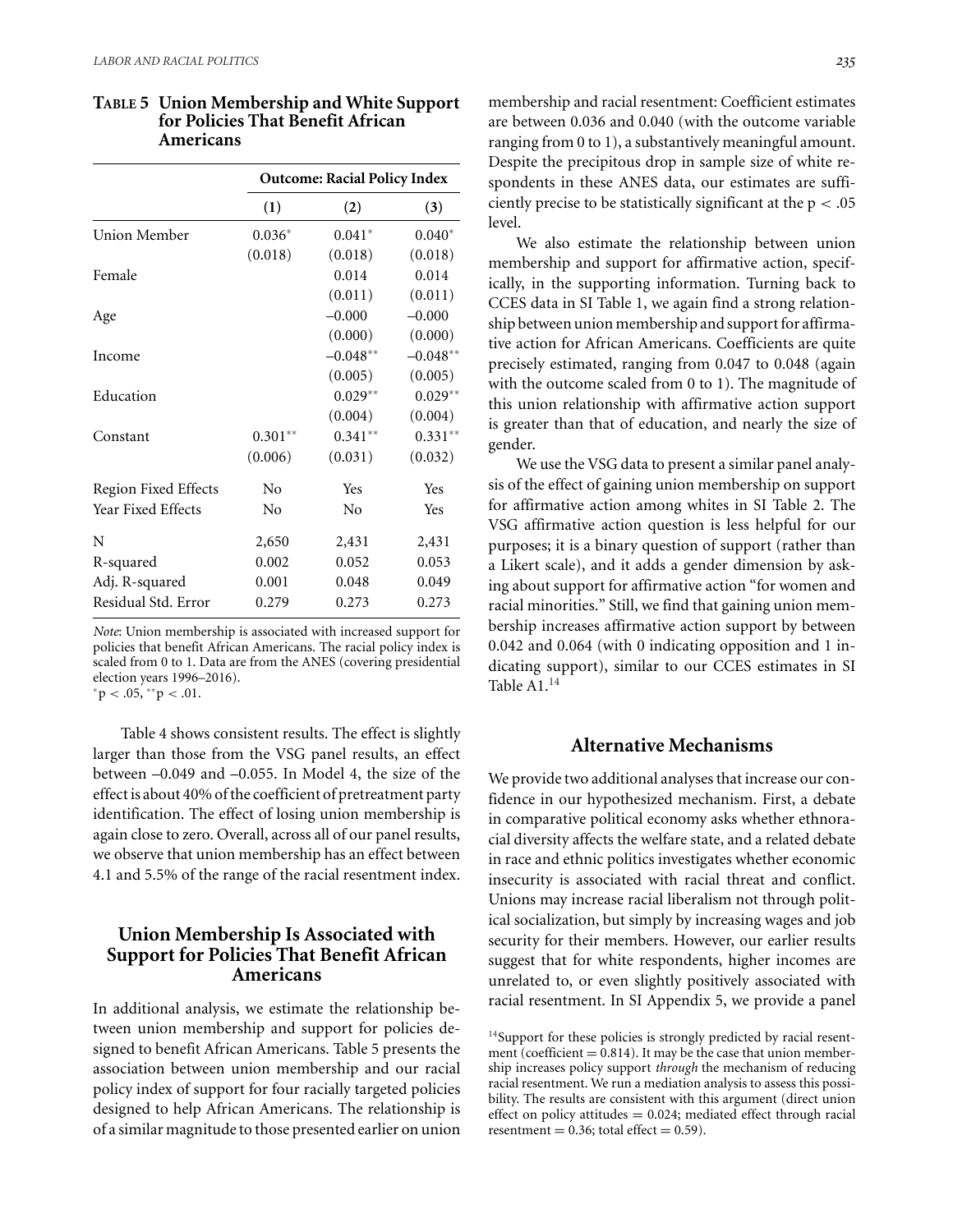Second, rather than a specific effect on racial attitudes, unions may increase liberal ideology more broadly—encompassing a wide array of policy attitudes. Although unions' role in promoting *economic* attitudes is well known (e.g., Hasenfeld and Rafferty 1989; Kim and Margalit 2017), our findings about white racial attitudes may simply be part of a broader union effect on attitudes toward *social* liberalism. We provide additional placebo checks showing that union membership has no consistent relationship with abortion attitudes specifically (SI Table 9) or social liberalism more broadly (SI Table 10, using social liberalism ideal points from an item response theory model of social policy attitudes).

# **Conclusion**

Labor union membership impacts wages (Budd and In-Gang 2000; Bureau of Labor Statistics 2020; Jakubson 1991), workplace conditions (Ravenswood and Markey 2011), corporate governance (Aguilera and Jackson 2003), and, as this study suggests, white racial attitudes. Yet despite increased scholarly attention to the role of organizational membership, as well as labor's historical role in race and partisan realignment in the New Deal and civil rights periods, there has been surprisingly little research on the relationship between union membership and attitudes in the contemporary period. This study provides the first quantitative study of the relationship between unions and racial attitudes. In both cross-sectional and panel designs, union membership is associated with moderate to substantial reductions in racial resentment among whites. Furthermore, these white union members are consistently more supportive of affirmative action and other policies designed to benefit African Americans. Taken together, the results suggest that unions play a considerable role in increasing the racial liberalism of their white members.

Our mediation analysis in SI Appendix 11 further suggests that the Democratic Party may be an important conduit in the relationship between union membership and racial resentment. Unions, by increasing Democratic Party identification, mayfurther influence the racial liberalism of white workers. As representatives of an increasingly racially diverse major political party, Democratic Party elites, like union leaders, have strategic and ideological incentives to promote racial solidarity among their base. Although recent research highlights the racial dynamics of the labor movement's relationship with the Democratic Party as far back as the 1930s (Frymer 2008; Schickler 2013, 2016), the role of partisanship as a mediator may be especially consequential in the contemporary era of hyperpolarization.

Our study focuses on the direct connections between individual-level union membership and racial attitudes, but the labor movement plays a broader role in promoting racial progress in the United States. Some unions provide organizer training sessions and classes for aligned activists who are not union members. Union organizers frequently campaign for racially liberal candidates and get out the vote of nonunion members for them. Union political action committees (PACs) spend substantial amounts in support of Democratic candidates, and both these PACs and union organizations more broadly have been critical in fighting for changes to public policy at both the federal level and especially at the state level, where there has been a vigorous move toward new policies that raise the minimum wage, provide greater healthcare benefits, and grant stronger protections for women and minority workers against discrimination and harassment (Andrias 2017).

Future research will need to scrutinize the differences between unions. Just as historically, CIO unions were typically far more progressive than those unions of the AFL, to this day there are strong differences between union sectors—teaching versus construction, for instance—that would provide far more nuance and specificity in understanding the mechanism at work in our analysis. Union members are increasingly likely to work in the public sector and less likely to work in manufacturing. And in the current era, worker centers and alternative labor forums are increasingly on the rise, with typically more diverse and immigrant populations and leadership, and with important implications for the workers involved (Fine 2006).<sup>16</sup>

Threats to causal identification may remain. Individuals with more liberal racial attitudes may be more

<sup>&</sup>lt;sup>15</sup>In addition, recall that while gaining union membership in our panel analysis leads to lower racial resentment, *losing* one's union membership has no effect.

<sup>&</sup>lt;sup>16</sup>As a first step, we check for heterogeneity in the union effect by occupation type to the extent possible with our data. The results, shown in SI Table 11, show a slightly greater effect among professionals such as teachers than manual laborers, but the differences are insignificant. Similarly, we present effects by college education in SI Figure 4, with a similar finding that the union effect is slightly stronger among college-educated individuals. Further research is needed to shed light on variation in racial politics across unions and industries.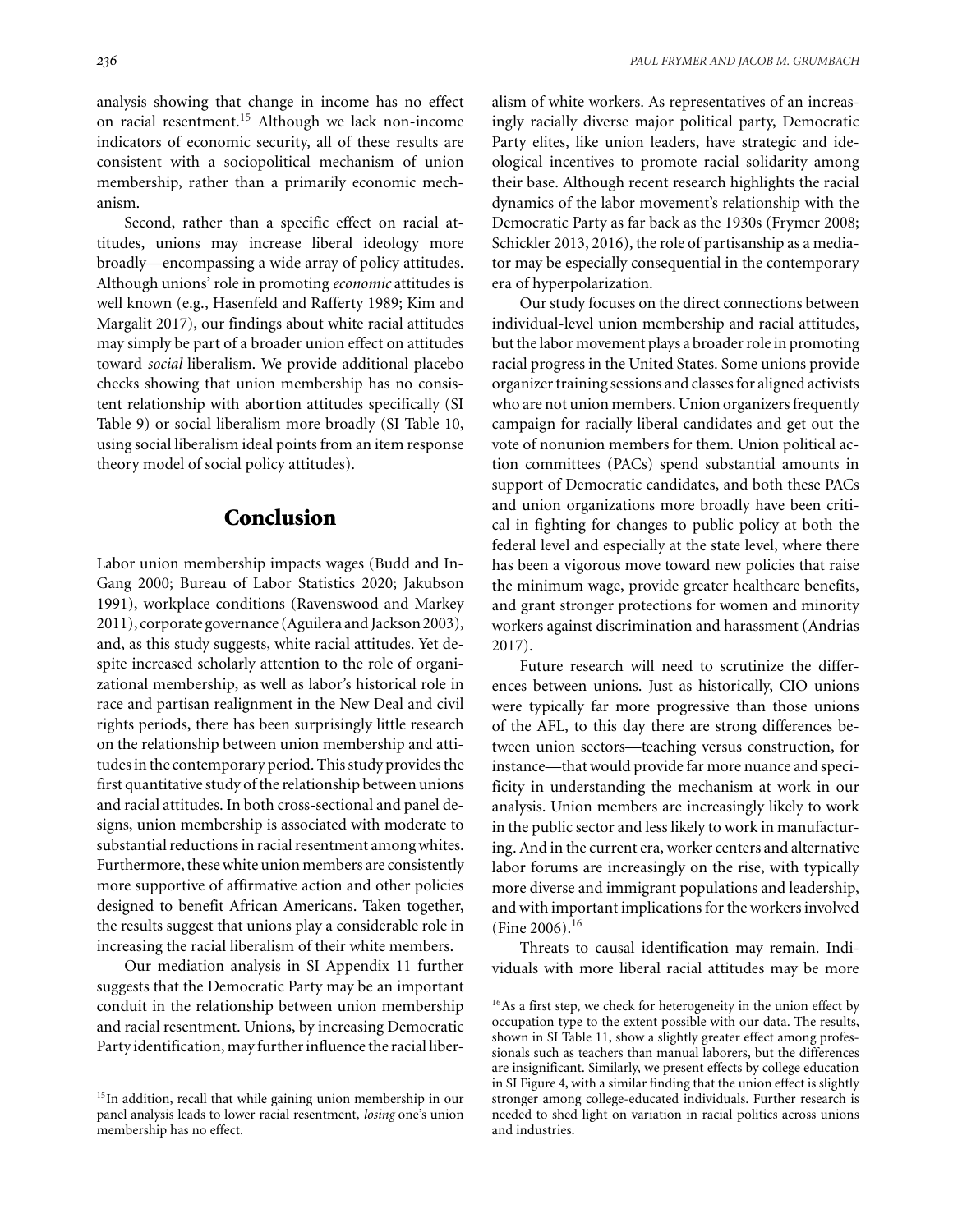likely to enter certain unionized occupations, such as teaching and other public sector unions. However, many white union workers are also in relatively conservative sectors where it is highly unlikely that they sort based on racial liberalism, including public sector unions representing prison guards, police, and private sector craft and construction trades that have lengthy histories of racial and gender discrimination (Frymer 2008; Waldinger and Bailey 1991). Furthermore, though our panel design mitigates observed and unobserved differences between individuals, time-variant confounders and endogeneity can still lead to bias. However, it seems unrealistic that preexisting racially liberal individuals selected into union jobs are biasing the results precisely because they became less racially resentful during our 4-year panel. Finally, survey respondents may misrepresent their union membership status. This can happen via social desirability, but also because workers may not always know their union membership status. Bias can occur if changes in racial resentment are associated with moving from "incorrect" to "correct" reporting of union membership between the two observation periods in the panel data.<sup>17</sup>

Still, our theory and consistent results point to an important role for labor unions in shaping the racial attitudes of white workers. Such an influence could have broad downstream effects on both mass and elite behavior in the media, political parties, and elections. Yet union density has declined from close to 30% to 10% of U.S. workers since 1970, limiting this impact to fewer white workers.<sup>18</sup> In recent years, state governments have passed a wave of right-to-work laws and other policies that further threaten the growth of labor unions (Feigenbaum, Hertel-Fernandez, and Williamson 2018). But in some ways, the dominant theme of dramatic union decline has led us to overlook the ways that unions continue to matter (Rosenfeld 2014). This becomes all the more critical in a modern era when societies around the world continue to struggle against rising nationalist and, often, racist attitudes in pursuit of interracial democracy. Labor unions can and do play an important role in engaging and politicizing racial and economic inequality to its members, and as a consequence, serve to mitigate white resentment and further toleration in pursuit of political solutions to problems facing society.

# **References**

- Abrajano, Marisa, and Zoltan J. Hajnal. 2017. *White Backlash: Immigration, Race, and American Politics*. Princeton, NJ: Princeton University Press.
- AFL-CIO. 2014. "Statement by AFL-CIO President Richard Trumka on Ferguson, Missouri Shooting." [https://aflcio.org/press/releases/statement-afl-cio-presid](https://aflcio.org/press/releases/statement-afl-cio-president-richard-trumka-ferguson-missouri-shooting) [ent-richard-trumka-ferguson-missouri-shooting.](https://aflcio.org/press/releases/statement-afl-cio-president-richard-trumka-ferguson-missouri-shooting)
- AFL-CIO. 2020. "What We Care About." [https://aflcio.](https://aflcio.org/issues) [org/issues.](https://aflcio.org/issues)
- Aguilera, Ruth V., and Gregory Jackson. 2003. "The Cross-National Diversity of Corporate Governance: Dimensions and Determinants." *Academy of Management Review* 28(3): 447–65.
- Ahlquist, John S. 2017. "Labor Unions, Political Representation, and Economic Inequality."*Annual Review of Political Science* 20: 409–32.
- Ahlquist, John S., Amanda B. Clayton, and Margaret Levi. 2014. "Provoking Preferences: Unionization, Trade Policy, and the ILWU Puzzle." *International Organization* 68(1): 33–75.
- Ahlquist, John S., and Margaret Levi. 2013. *In the Interest of Others: Organizations and Social Activism*. Princeton, NJ: Princeton University Press.
- Allison, Paul D. 1990. "Change Scores as Dependent Variables in Regression Analysis." *Sociological Methodology* 20: 93–114.
- Andrias, Kate. 2017. "Social Bargaining in States and Cities: Toward a More Egalitarian and Democratic Workplace Law." *Harvard Law and Policy Review*. Online. <https://repository.law.umich.edu/articles/2000/>
- Arndt, Christoph, and Line Rennwald. 2016. "Union Members at the Polls in Diverse Trade Union Landscapes." *European Journal of Political Research* 55(4): 702–22.
- Banaszak, Lee Ann, and Jan E. Leighley. 1991. "How Employment Affects Women's Gender Attitudes: The Workplace as a Locus of Contextual Effects." *Political Geography Quarterly* 10(2): 74–85.
- Baron, Reuben M., and David A. Kenny. 1986. "The Moderator-Mediator Variable Distinction in Social Psychological Research—Conceptual, Strategic, and Statistical Considerations." *Journal of Personality and Social Psychology* 51(6): 1173–82.
- Bobo, Lawrence, and Vincent L. Hutchings. 1996. "Perceptions of Racial Group Competition: Extending Blumer's Theory of Group Position to a Multiracial Social Context." *American Sociological Review* 61(6): 951–72.
- Bradberry, Leigh A., and Gary C. Jacobson. 2015. "The Tea Party and the 2012 Presidential Election." *Electoral Studies* 40: 500–08.
- Bronfenbrenner, Kate, and Dorian T.Warren. 2007. "Race, Gender, and the Rebirth of Trade Unionism." *New Labor Forum* 16(3/4): 142–48.
- Broockman, David E., and Daniel M. Butler. 2017. "The Causal Effects of Elite Position-Taking on Voter Attitudes: Field Experiments with Elite Communication." *American Journal of Political Science* 61(1): 208–21.
- Budd, John W., and In-Gang Na. 2000. "The Union Membership Wage Premium for Employees Covered by Collective

<sup>&</sup>lt;sup>17</sup>Prior research suggests such measurement error in self-reported union membership may bias estimated effects *downward* (Hirsch 2004).

<sup>18</sup>Assuming constant treatment effects suggests that about 12% of white workers have higher racial resentment (by an average of 4.2% of the racial resentment index) than they would have absent union decline.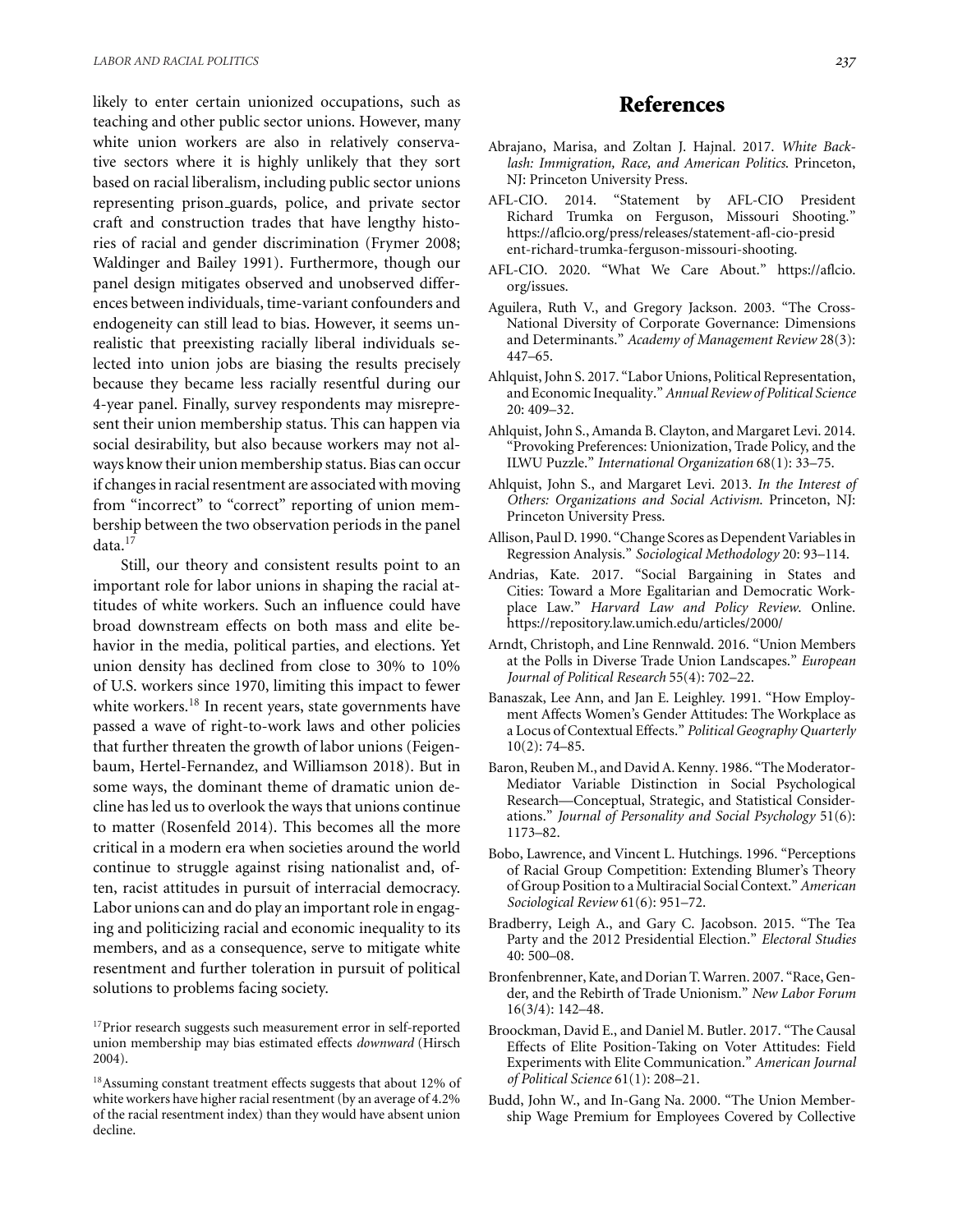Bargaining Agreements." *Journal of Labor Economics* 18(4): 783–807.

- Bureau of Labor Statistics. 2020. "Union Members—2019." [https://www.bls.gov/news.release/pdf/union2.pdf.](https://www.bls.gov/news.release/pdf/union2.pdf)
- Campbell, Andrea Louise. 2003. *How Policies Make Citizens: Senior Political Activism andthe AmericanWelfare State*. Princeton, NJ: Princeton University Press.
- Carson, Clayborne. 1995. *In Struggle: SNCC and the Black Awakening of the 1960s*. Cambridge, MA: Harvard University Press.
- Cigler, Allan, and Mark R. Joslyn. 2002. "The Extensiveness of Group Membership and Social Capital: The Impact on Political Tolerance Attitudes." *Political Research Quarterly* 55(1): 7–25.
- Cote, Rochelle R., and Bonnie H. Erickson. 2009. "Untangling the Roots of Tolerance: How Forms of Social Capital Shape Attitudes toward Ethnic Minorities and Immigrants." *American Behavioral Scientist* 52(12): 1664–89.
- Dahl, Robert A. 1986. *A Preface to Economic Democracy*. Berkeley: University of California Press.
- Dark, Taylor E. 1999. *The Unions and the Democrats: An Enduring Alliance*. Ithaca, NY: Cornell University Press.
- Diamond, Alexis, and Jasjeet S. Sekhon. 2013. "Genetic Matching for Estimating Causal Effects: A General Multivariate Matching Method for Achieving Balance in Observational Studies." *The Review of Economics and Statistics* 95(3): 932– 45.
- Du Bois, W.E.B. 1935. *Black Reconstruction in America*. New York: Harcourt.
- Feigenbaum, James, Alexander Hertel-Fernandez, and Vanessa Williamson. 2018. "From the Bargaining Table to the Ballot Box: Political Effects of Right to Work Laws." National Bureau of Economic Research Working Paper No. w24259. [https://open.bu.edu/handle/2144/27524.](https://open.bu.edu/handle/2144/27524)
- Feldman, Stanley, and Leonie Huddy. 2005. "Racial Resentment and White Opposition to Race-Conscious Programs: Principles or Prejudice?" *American Journal of Political Science* 49(1): 168–83.
- Ferguson, John-Paul. 2016. "Racial Diversity and Union Organizing in the United States, 1999–2008." *ILR Review* 69(1): 53–83.
- Fine, Janice. 2006. *Worker Centers: Organizing Communities at the Edge of the Dream*. Ithaca, NY: Cornell University Press.
- Fine, Janice, and Daniel J. Tichenor. 2009. "A Movement Wrestling: American Labor's Enduring Struggle with Immigration, 1866–2007." *Studies in American Political Development* 23(1): 84–113.
- Francia, Peter L., and Nathan S. Bigelow. 2010. "Polls and Elections: What's the Matter with the White Working Class? The Effects of Union Membership in the 2004 Presidential Election." *Presidential Studies Quarterly* 40(1): 140–58.
- Francia, Peter L., and Susan Orr. 2014. "Labor Unions and the Mobilization of Latino Voters: Can the Dinosaur Awaken the Sleeping Giant?" *Political Research Quarterly* 67(4): 943– 56.
- Freeman, Richard B. 2003. "What Do Unions Do ... to Voting?" National Bureau of Economic Research Working Paper No. w9992. [https://www.nber.org/papers/w9992.pdf.](https://www.nber.org/papers/w9992.pdf)
- Frymer, Paul. 2005. "Racism Revised: Courts, Labor Law, and the Institutional Construction of Racial Animus." *American Political Science Review* 99(3): 373–87.
- Frymer, Paul. 2008. *Black and Blue: African Americans, the Labor Movement, and the Decline of the Democratic Party*. Princeton, NJ: Princeton University Press.
- Frymer, Paul. 2010. *Uneasy Alliances: Race and Party Competition in America*. Princeton, NJ: Princeton University Press.
- Gould, William. 1977. *Black Workers in White Unions: Job Discrimination in the United States*. Ithaca, NY: Cornell University Press.
- Green, Donald P., Bradley Palmquist, and Eric Schickler. 2004. *Partisan Hearts and Minds: Political Parties and the Social Identities of Voters*. New Haven, CT: Yale University Press.
- Goldfield, Michael. 1997. *The Color of Politics: Race and the Mainsprings of American Politics*. New York: New Press.
- Hajnal, Zoltan L., and Taeku Lee. 2011. *Why Americans Don't Join the Party: Race, Immigration, and the Failure (of Political Parties) to Engage the Electorate*. Princeton, NJ: Princeton University Press.
- Hajnal, Zoltan L., and Michael Rivera. 2014. "Immigration, Latinos, and White Partisan Politics: The New Democratic Defection." *American Journal of Political Science* 58(4): 773– 89.
- Hasenfeld, Yeheskel, and Jane A. Rafferty. 1989. "The Determinants of Public Attitudes toward the Welfare State." *Social Forces* 67(4): 1027–48.
- Hertel-Fernandez, Alexander. 2018. *Politics at Work: How Companies Turn Their Workers into Lobbyists*. New York: Oxford University Press.
- Hirsch, Barry T. 2004. "Reconsidering Union Wage Effects: Surveying New Evidence on an Old Topic." *Journal of Labor Research* 25(2): 233–66.
- Iversen, Torben, and David Soskice. 2015. "Information, Inequality, and Mass Polarization: Ideology in Advanced Democracies." *Comparative Political Studies* 48(13): 1781– 1813.
- Jakubson, George. 1991. "Estimation and Testing of the Union Wage Effect Using Panel Data." *Review of Economic Studies* 58(5): 971–91.
- Jardina, Ashley. 2019. *White Identity Politics*. New York: Cambridge University Press.
- Kim, Sung Eun, and Yotam Margalit. 2017. "Informed Preferences? The Impact of Unions on Workers' Policy Views." *American Journal of Political Science* 61(3): 728–43.
- Kinder, Donald R., and Lynn M. Sanders. 1996. *Divided by Color: Racial Politics and Democratic Ideals*. Chicago: University of Chicago Press.
- Kinder, Donald R., and David O. Sears. 1981. "Prejudice and Politics: Symbolic Racism versus Racial Threats to the Good Life." *Journal of Personality and Social Psychology* 40(3): 414– 31.
- King, Martin Luther, Jr. 1962. "Letter to Amalgamated Laundry Workers."
- Korstad, Robert, and Nelson Lichtenstein. 1988. "Opportunities Found and Lost: Labor, Radicals, and the Early Civil Rights Movement." *Journal of American History* 75(3): 786– 811.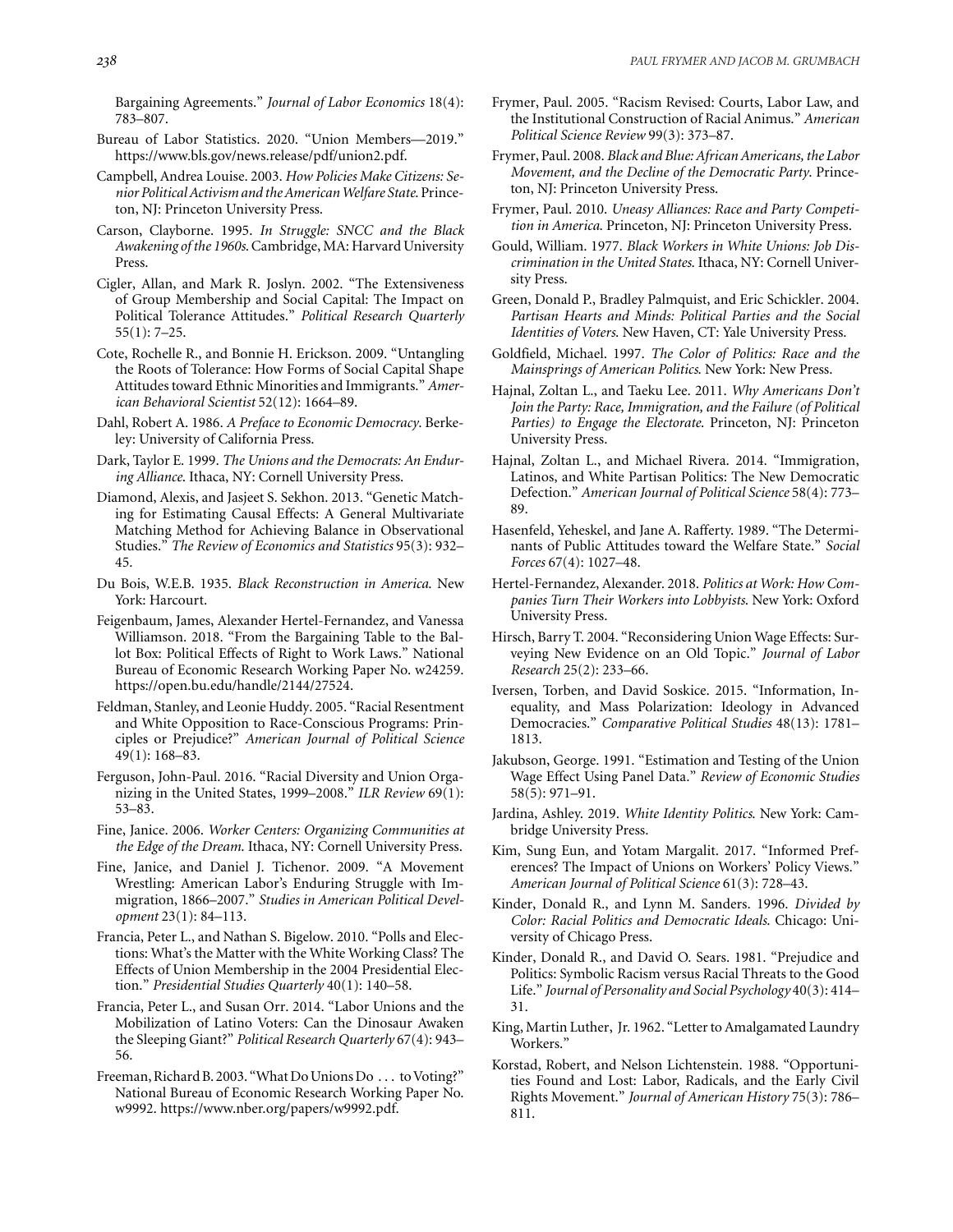- Lajevardi, Nazita, and Marisa Abrajano. 2019. "How Negative Sentiment toward Muslim Americans Predicts Support for Trump in the 2016 Presidential Election." *Journal of Politics* 81(1): 296–302.
- Leighley, Jan. 1996. "Group Membership and the Mobilization of Political Participation." *Journal of Politics* 58(2): 447–63.
- Leighley, Jan E., and Jonathan Nagler. 2007. "Unions, Voter Turnout, and Class Bias in the American Electorate, 1964– 2004." *Journal of Politics* 69(2): 430–41.
- Lenz, Gabriel S. 2013. *Follow the Leader? How Voters Respond to Politicians' Policies and Performance*. Chicago: University of Chicago Press.
- Leymon, Ann Shirley. 2011. "Unions and Social Inclusiveness: A Comparison of Changes in Union Member Attitudes." *Labor Studies Journal* 36(3): 388–407.
- Lichtenstein, Nelson. 2001. *State of the Unions*. Princeton, NJ: Princeton University Press.
- Lombardo, Timothy J. 2018. "Why White Blue-Collar Voters Love President Trump." *Washington Post*. [https://www.](https://www.washingtonpost.com/outlook/2018/09/17/why-white-blue-collar-voters-love-president-trump/) [washingtonpost.com/outlook/2018/09/17/why-white-blue](https://www.washingtonpost.com/outlook/2018/09/17/why-white-blue-collar-voters-love-president-trump/)[collar-voters-love-president-trump/.](https://www.washingtonpost.com/outlook/2018/09/17/why-white-blue-collar-voters-love-president-trump/)
- Macdonald, David. 2019. "How Labor Unions Increase Political Knowledge: Evidence from the United States." *Political Behavior* 1–24. [https://link.springer.com/article/10.](https://link.springer.com/article/10.1007/s11109-019-09548-7) [1007/s11109-019-09548-7.](https://link.springer.com/article/10.1007/s11109-019-09548-7)
- MacLean, Nancy. 2006. *Freedom Is Not Enough: The Opening of the American Workplace*. Cambridge, MA: Harvard University Press.
- March, James G., and Johan P. Olsen. 1984. "The New Institutionalism: Organizational Factorsin Political Life."*American Political Science Review* 78(3): 734–49.
- Mason, Lilliana. 2018. *Uncivil Agreement: How Politics Became Our Identity*. Chicago: University of Chicago Press.
- Meier, August, and Elliott Rudwick. 2007. *Black Detroit and the Rise of the UAW*. Ann Arbor: University of Michigan Press.
- Mettler, Suzanne, and Joe Soss. 2004. "The Consequences of Public Policy for Democratic Citizenship: Bridging Policy Studies and Mass Politics." *Perspectives on Politics* 2(1): 55– 73.
- Milkman, Ruth. 2006. *L.A. Story: Immigrant Workers and the Future of the U.S. Labor Movement*. New York: Russell Sage Foundation.
- Minchin, Timothy J. 2016. "A Pivotal Role? The AFL-CIO and the 2008 Presidential Election." *Labor History* 57(3): 299– 322.
- Michel, Lawrence. 2017. "Diversity in the NYC Union and Nonunion Construction Sectors." *Economic Policy Institute*. [https://iupat.org/wp-content/uploads/Construction-Dive](https://iupat.org/wp-content/uploads/Construction-Diversity-in-NYC_2_22.pdf) [rsity-in-NYC\\_2\\_22.pdf.](https://iupat.org/wp-content/uploads/Construction-Diversity-in-NYC_2_22.pdf)
- Mink, Gwendolyn. 1986. *Old Labor and New Immigrants in American Political Development: Union, Party, and State, 1875–1920*. Ithaca, NY: Cornell University Press.
- Mutz, Diana C., and Jefferey J. Mondak. 2006. "The Workplace as a Context for Cross-Cutting Political Discourse." *Journal of Politics* 68(1): 140–55.
- Ngai, Mae M. 2004. *Impossible Subjects: Illegal Aliens and the Making of Modern America*. Princeton: Princeton University Press.
- Nteta, Tatishe M., and Melinda R. Tarsi. 2016. "Self-Selection versus Socialization Revisited: Military Service, Racial Resentment, and Generational Membership." *Armed Forces & Society* 42(2): 362–85.
- Ogorzalek, Thomas, Spencer Piston, and Luisa Godinez Puig. 2019. "Nationally Poor, Locally Rich: Income and Local Context in the 2016 Presidential Election." *Electoral Studies*.
- Parker, Christopher S., and Matt A. Barreto. 2013. *Change They Can't Believe In: The Tea Party and Reactionary Politics in America*. Princeton, NJ: Princeton University Press.
- Pettigrew, Thomas F., and Linda R. Tropp. 2008. "How Does Intergroup Contact Reduce Prejudice? Meta-Analytic Tests of Three Mediators." *European Journal of Social Psychology* 38: 922–34.
- Ravenswood, Katherine, and Raymond Markey. 2011. "The Role of Unions in Achieving a Family-Friendly Workplace." *Journal of Industrial Relations* 53(4): 486–503.
- Roediger, David R. 1991. *The Wages of Whiteness: Race and the Making of the American Working Class*. New York: Verso.
- Rosenfeld, Jake. 2014. *What Unions No Longer Do*. Cambridge, MA: Harvard University Press.
- Rosenfeld, Jake, and Meredith Kleykamp. 2009. "Hispanics and Organized Labor in the United States, 1973–2007."*American Sociological Review* 74(6): 916–37.
- Rosenfeld, Jake, and Meredith Kleykamp. 2012. "Organized Labor and Racial Wage Inequality in the United States." *American Journal of Sociology* 117(5): 1460–1502.
- Schickler, Eric. 2013. "New Deal Liberalism and Racial Liberalism in the Mass Public, 1937–1968." *Perspectives on Politics* 11(1): 75–98.
- Schickler, Eric. 2016. *Racial Realignment: The Transformation of American Liberalism, 1932–1965*. Princeton, NJ: Princeton University Press.
- Schuman, Howard, Charlotte Steeh, Lawrence Bobo, and Maria Krysan. 1997. *Racial Attitudes in America: Trends and Interpretations*. Cambridge, MA: Harvard University Press.
- Sheppard, Harold L., and Nicholas A. Masters. 1959. "The Political Attitudes and Preferences of Union Members: The Case of the Detroit Auto Workers." *American Political Science Review* 53(2): 437–47.
- Sherman, Rachel, and Kim Voss. 2000. "'Organize or Die': Labor's New Tactics and Immigrant Workers." In *Organizing Immigrants: The Challenge for Unions in Contemporary California*, ed. Ruth Milkman. Ithaca, NY: Cornell University Press, 81–108.
- Sides, John, Michael Tesler, and Lynn Vavreck. 2018. *Identity Crisis: The 2016 Presidential Campaign and the Battle for the Meaning of America*. Princeton, NJ: Princeton University Press.
- Skocpol, Theda, and Paul Pierson. 2002. "Historical Institutionalism in Contemporary Political Science." In *Political Science: State of the Discipline*, ed. Ira Katznelson and Helen V. Milner. New York: Norton, 693–721.
- Sousa, David J. 1993. "Organized Labor in the Electorate, 1960– 1988." *Political Research Quarterly* 46(4): 741–58.
- Stephens-Dougan, LaFleur. 2016. "Priming Racial Resentment without Stereotypic Cues." *Journal of Politics* 78(3): 687–704.